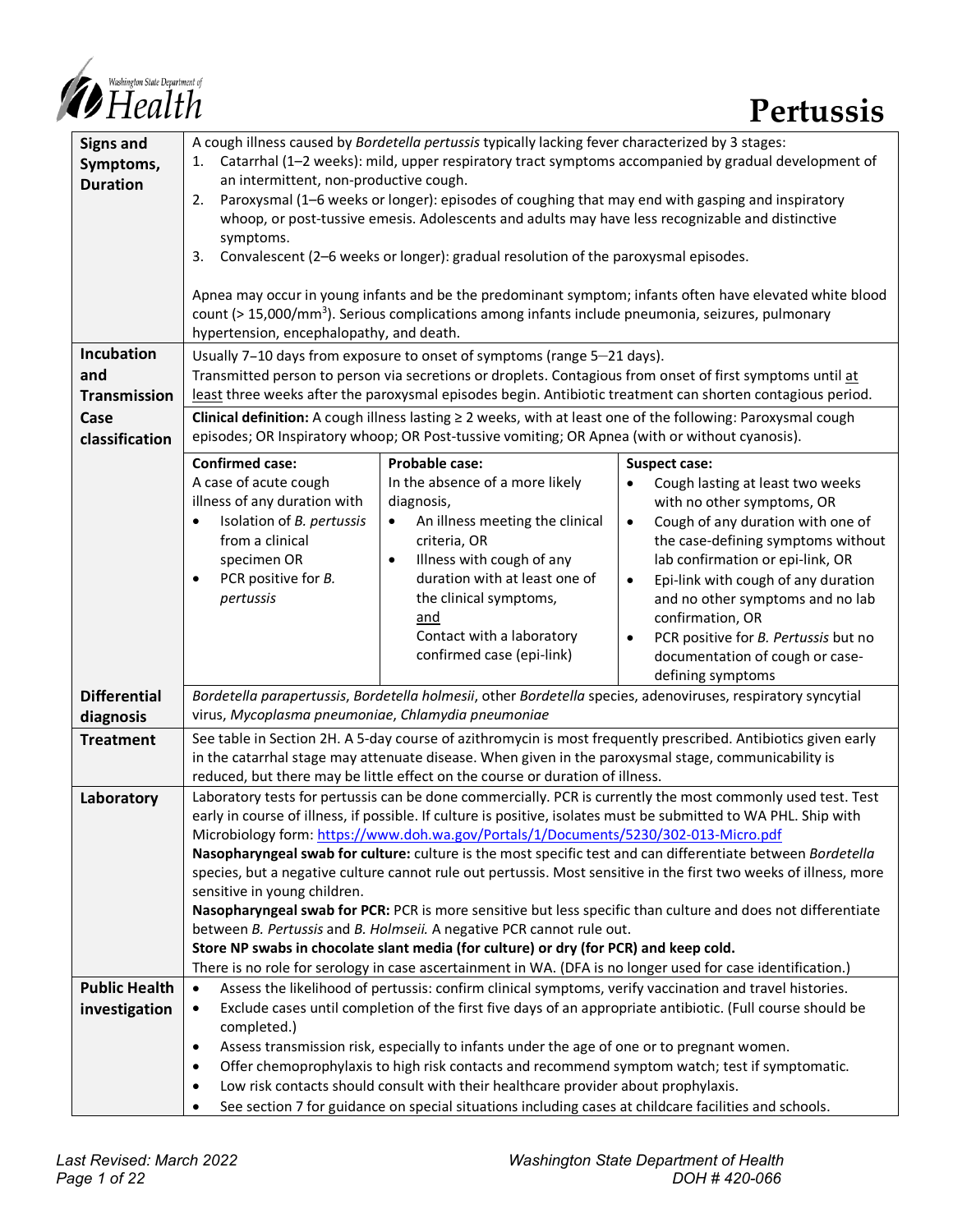# **Pertussis**

## **1. DISEASE REPORTING**

#### **A. Purpose of Reporting and Surveillance**

- 1. To prevent illness and death, particularly among infants younger than 1 year, and among persons who may transmit pertussis to infants.
- 2. To limit transmission of pertussis in settings with infants or others who may transmit pertussis to infants.
- 3. To monitor the epidemiology of pertussis in Washington state.

## **B. Legal Reporting Requirements**

- 1. Health care providers: notifiable to local health jurisdiction within 24 hours.
- 2. Health care facilities: notifiable to local health jurisdiction within 24 hours.
- 3. Laboratories: *Bordetella pertussis* notifiable to local health jurisdiction within 24 hours; submission of culture isolates required, when available (2 business days).
- 4. Local health jurisdictions: notifiable to the Washington State Department of Health (DOH) Office of Communicable Disease Epidemiology (CDE) within 7 days of case investigation completion or summary information required within 21 days.

## **C. Local Health Jurisdiction Investigation Responsibilities**

- 1. Begin routine case investigation within one working day.
- 2. Prioritize reports to focus on those most likely to be true pertussis and patients who may have exposed high-risk contacts.
- 3. Make sure the case is appropriately treated and recommend measures to prevent further spread from the case.
- 4. Identify and evaluate all high-risk contacts; educate and recommend measures to prevent further spread from potentially infected contacts.
- 5. Report all Confirmed, Probable, and PCR-positive Suspect cases (see Section 3C) to CDE regardless of whether an investigation is performed. Complete the pertussis case report form [\(https://www.doh.wa.gov/Portals/1/Documents/5100/210-041-ReportForm-Pertussis.pdf\)](https://www.doh.wa.gov/Portals/1/Documents/5100/210-041-ReportForm-Pertussis.pdf) and enter the data in the Washington Disease Reporting System (WDRS).

# **2. THE DISEASE AND ITS EPIDEMIOLOGY**

## **A. Etiologic Agent**

*Bordetella pertussis* is a fastidious gram-negative, toxin-producing bacillus that causes damage to the respiratory tract.

## **B. Description of Illness**

Classic pertussis, or whooping cough, is characterized by intermittent paroxysms (spasms) of severe coughing lasting from 6–10 weeks. Pertussis typically lacks fever and classically progresses through three stages: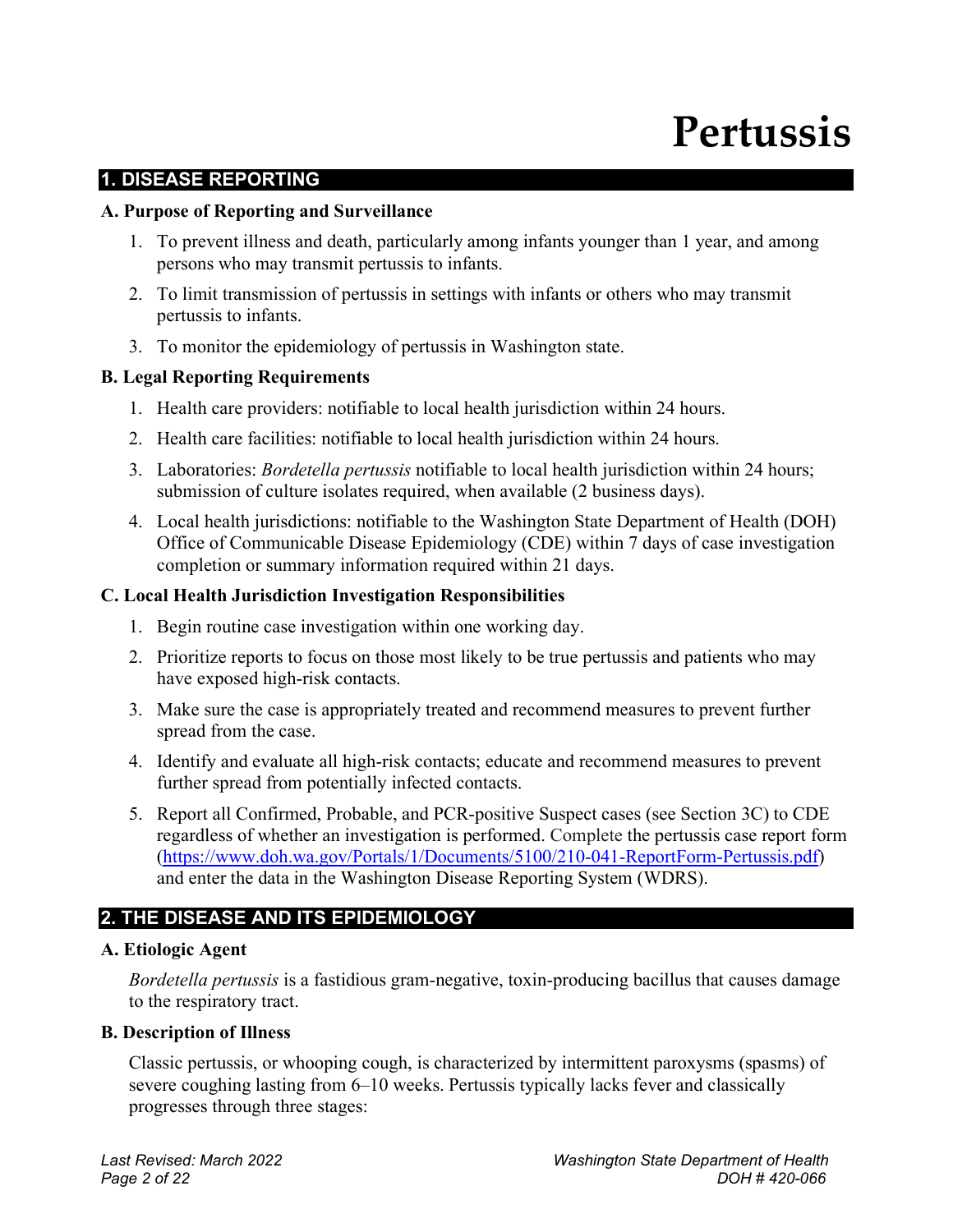- 1. Catarrhal (1–2 weeks): mild, upper respiratory tract symptoms gradually develop with an intermittent non-productive cough.
- 2. Paroxysmal (1–6 weeks or longer): spasms of cough end with a gasp, whoop, or vomiting (post-tussive emesis). Adolescents and adults may have less dramatic symptoms.
- 3. Convalescent (2–6 weeks or longer): gradual resolution of the paroxysmal coughing.

Pertussis can occur at any age, regardless of vaccination history. Apnea rather than cough may be the initial symptom in young infants. A clue to the diagnosis in **infants only** is an elevated white blood count (over 15,000/mm<sup>3</sup>) with a predominance of lymphocytes. Pertussis among older children, adults, and those previously immunized can be milder than classic whooping cough; the symptoms may be no more distinctive than other upper respiratory tract infections.

Death and serious complications from pertussis occur mainly in infants and can include apnea, pneumonia, pulmonary hypertension, seizures, and encephalopathy. Older individuals may suffer from sleep deprivation, syncope, rib fractures, hernia, and urinary incontinence.

The differential diagnosis of pertussis includes other respiratory pathogens such as adenoviruses, respiratory syncytial virus, *Mycoplasma pneumoniae*, *Chlamydophila pneumoniae*, and other *Bordetella* species such as *B. parapertussis* and *B. holmesii*.

*B. parapertussis,* a less common, non-reportable infection, does not produce the pertussis toxin and therefore generally causes milder symptoms. Limited available data suggest that *B. parapertussis* may be less susceptible to antibiotics than pertussis. Although serious complications are rare with parapertussis, infected infants should be treated and chemoprophylaxis should be considered for infant contacts of parapertussis cases [\(https://www.cdc.gov/vaccines/pubs/surv-manual/chpt10-pertussis.html\)](https://www.cdc.gov/vaccines/pubs/surv-manual/chpt10-pertussis.html). All infected persons should be instructed to avoid contact with infants until they have completed five days of appropriate antibiotic therapy. Pertussis vaccine does not prevent illness from other *Bordetella* species.

## **C. Pertussis in Washington State**

DOH generally receives approximately 400 to 1,000 reports of pertussis per year with considerable fluctuation. Pertussis incidence increased to epidemic levels in 2012 with 4,918 reports of confirmed and probable cases and an additional 600 reports of persons who tested positive for pertussis by polymerase chain reaction (PCR) but did not meet the required clinical case definition. Reporting levels returned to normal in 2013, but again exceeded epidemic levels in 2015. Since 2015, pertussis reports have remained at expected levels.

## **D. Reservoirs**

Humans.

# **E. Modes of Transmission**

*B. pertussis* is transmitted person to person through direct contact with respiratory secretions or via droplets produced from talking or coughing. The precise duration and intensity of exposure needed to cause infection is unclear; an hour or more in a confined space with a contagious individual is generally felt to be a significant exposure. Secondary attack rates have been estimated at 25–60% among household contacts in the developed world but can reach 80% among fully susceptible persons (i.e., neither immunized nor previously infected).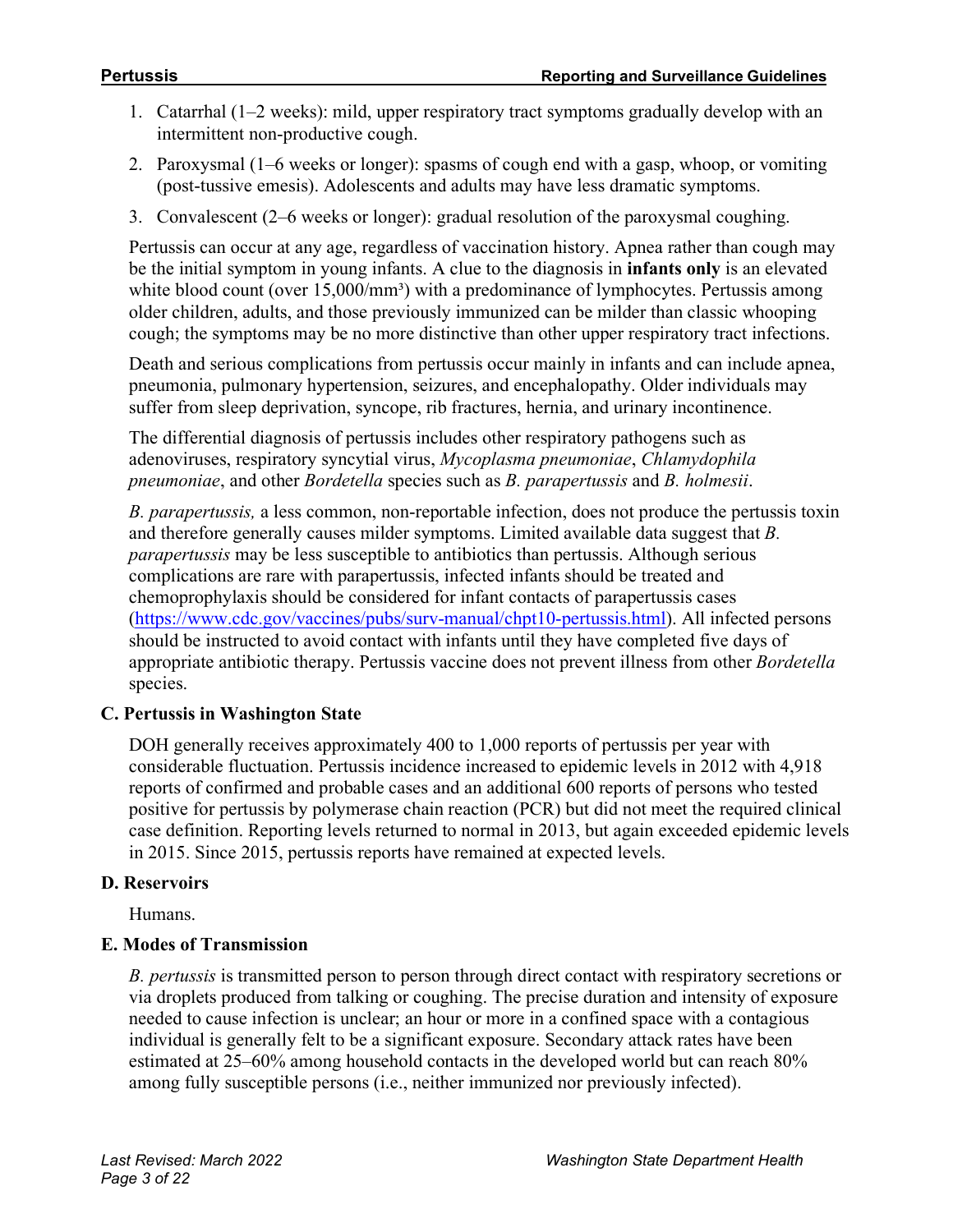#### **F. Incubation Period**

Typical incubation period is 7–10 days (range 5–21 days).

# **G. Period of Communicability**

Pertussis is highly contagious. Persons with pertussis are most infectious during the catarrhal period and the first two weeks after cough onset. Communicability then decreases but may continue for three or more weeks after onset of paroxysmal cough. Therefore, cases are contagious from symptom onset to 21 or more days after the start of the paroxysmal cough or until completion of five days of appropriate antibiotic therapy. Without treatment, some individuals, especially infants, may remain culture-positive for several weeks. There is no chronic carrier state; however a recent primate study\* found that individuals (baboons) vaccinated with acellular pertussis vaccine were protected from severe symptoms but not infection and readily transmitted *B. pertussis* to contacts.

\* Warfel, et. al. PNAS, January 14, 2014, vol. 111 no. 2:787-792. <http://www.pnas.org/content/111/2/787.abstract?sid=27d29c55-2b14-47f0-bbe3-0006619967bb>

## **H. Treatment and Post-exposure Chemoprophylaxis**

Antibiotics given early in the catarrhal stage may attenuate the disease. When given during the paroxysmal stage, communicability is reduced but there may be little effect on the course or duration of illness. Early treatment of pertussis cases (within first two weeks of paroxysmal cough) is much more effective in preventing secondary spread than treatment started later. Approximately 80–90% of persons with pertussis will spontaneously clear *B. pertussis* from the nasopharynx within three to four weeks, but untreated, unvaccinated individuals such as infants can remain culture positive for more than six weeks. Initiating treatment more than three weeks after onset of paroxysmal cough is unlikely to be beneficial but should be considered in certain situations.

The antibiotics and dosages used for treatment and post-exposure disease prevention are the same (see Table 1 below). A 5-day course of azithromycin is used most frequently for both treatment and chemoprophylaxis. A recent Cochrane Review concluded that a 3-day course of azithromycin was effective in eradicating *Bordetella pertussis* from the nasopharynx with fewer side effects than longer courses. However, data on the effectiveness of the 3-day course are limited, so CDC continues to recommend the 5-day course. (Altunaiji SM, et al. *Cochrane Database of Systematic Reviews* 2007, Issue 3).

For additional information on treatment and post-exposure chemoprophylaxis including recommendations for patients allergic to both macrolides and trimethoprim-sulfamethoxazole, please see:

Recommended Antimicrobial Agents for the Treatment and Postexposure Prophylaxis of Pertussis, 2005 CDC Guidelines. MMWR 2005;54(RR14);1-16 available at [https://www.cdc.gov/mmwr/preview/mmwrhtml/rr5414a1.htm.](https://www.cdc.gov/mmwr/preview/mmwrhtml/rr5414a1.htm)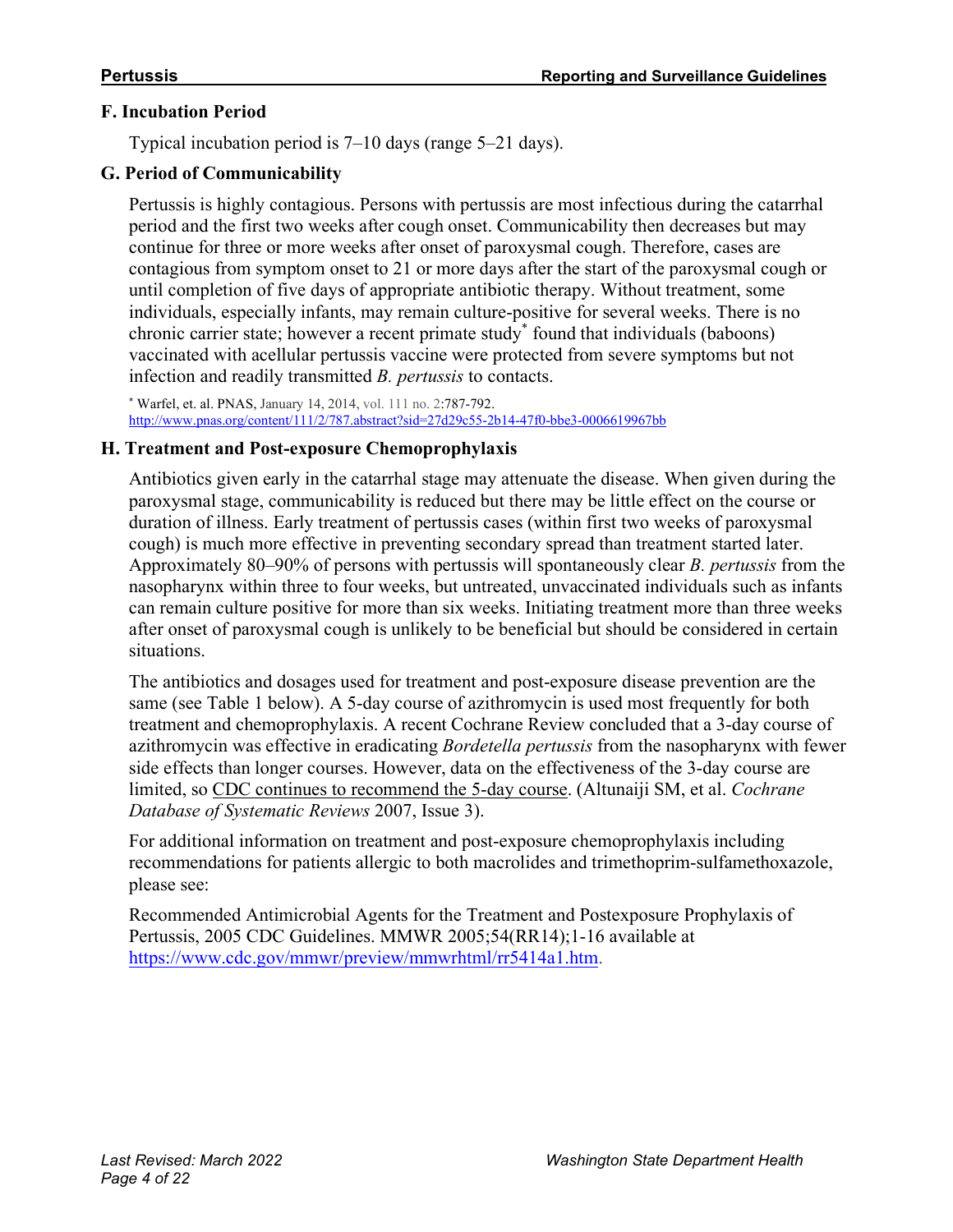|                                                  | Primary agents                                                                                                                                     |                                                                                                                                                                                                  |                                                                                | Alternate agent*                                                                                                                                           |  |
|--------------------------------------------------|----------------------------------------------------------------------------------------------------------------------------------------------------|--------------------------------------------------------------------------------------------------------------------------------------------------------------------------------------------------|--------------------------------------------------------------------------------|------------------------------------------------------------------------------------------------------------------------------------------------------------|--|
| Age group                                        | Azithromycin                                                                                                                                       | Erythromycin                                                                                                                                                                                     | Clarithromycin                                                                 | TMP-SMZ                                                                                                                                                    |  |
| Under 1 month                                    | Recommended agent.<br>$10 \text{ mg/kg}$ per day in a<br>single dose for 5 days<br>(only limited safety data<br>available)                         | Not preferred.<br>Erythromycin is associated<br>with infantile hypertrophic<br>pyloric stenosis. Use if<br>azithromycin is unavailable;<br>$40-50$ mg/kg per day in<br>divided doses for 14 days | Not recommended<br>(safety data<br>unavailable)                                | Contraindicated for infants aged<br>$\leq$ 2 months (risk for<br>kernicterus)                                                                              |  |
| $1-5$ months                                     | $10 \text{ mg/kg}$ per day in a<br>single dose for 5 days                                                                                          | 40–50 mg/kg per day in 4<br>divided doses for 14 days                                                                                                                                            | 15 mg/kg per day in 2<br>divided doses for 7 days                              | Contraindicated at age $\leq$ 2<br>months. For infants aged $>2$<br>months, TMP 8 mg/kg per day,<br>SMZ 40 mg/kg per day in 2<br>divided doses for 14 days |  |
| Infants (6 months)<br>and older) and<br>children | $10 \text{ mg/kg}$ in a single dose<br>on day 1 (maximum: 500<br>$mg/day)$ then 5 mg/kg<br>per day on days 2-5<br>(maximum: $250 \text{ mg/day}$ ) | $40-50$ mg/kg per day<br>(maximum: $2$ g per day) in<br>4 divided doses for 14 days                                                                                                              | 15 mg/kg per day in 2<br>divided doses<br>(maximum: 1 g per day)<br>for 7 days | TMP 8 mg/kg per day, SMZ 40<br>mg/kg per day in 2 divided<br>doses for 14 days (maximum:<br>adult dose)                                                    |  |
| Adults                                           | 500 mg in a single dose<br>on day 1 then 250 mg per<br>day on days $2-5$                                                                           | 2 g per day in 4 divided<br>doses for 14 days                                                                                                                                                    | 1 g per day in 2 divided<br>doses for 7 days<br>Pregnancy category C           | TMP 320 mg per day, SMZ<br>1,600 mg per day in 2 divided<br>doses for 14 days<br>Pregnancy category C                                                      |  |

#### **Table 1: Recommended antimicrobial treatment and post-exposure prophylaxis for pertussis, by age group**

\* Trimethoprim sulfamethoxazole (TMP-SMZ) can be used as an alternative agent to macrolides in patients aged  $\geq 2$  months who are allergic to macrolides, who cannot tolerate macrolides, or who are infected with a rare macrolide-resistant strain of *B. pertussis*.

Source: MMWR 2005;54:RR–14 *(Note: Recommendations in the 2012 Red Book vary slightly from the table above.)*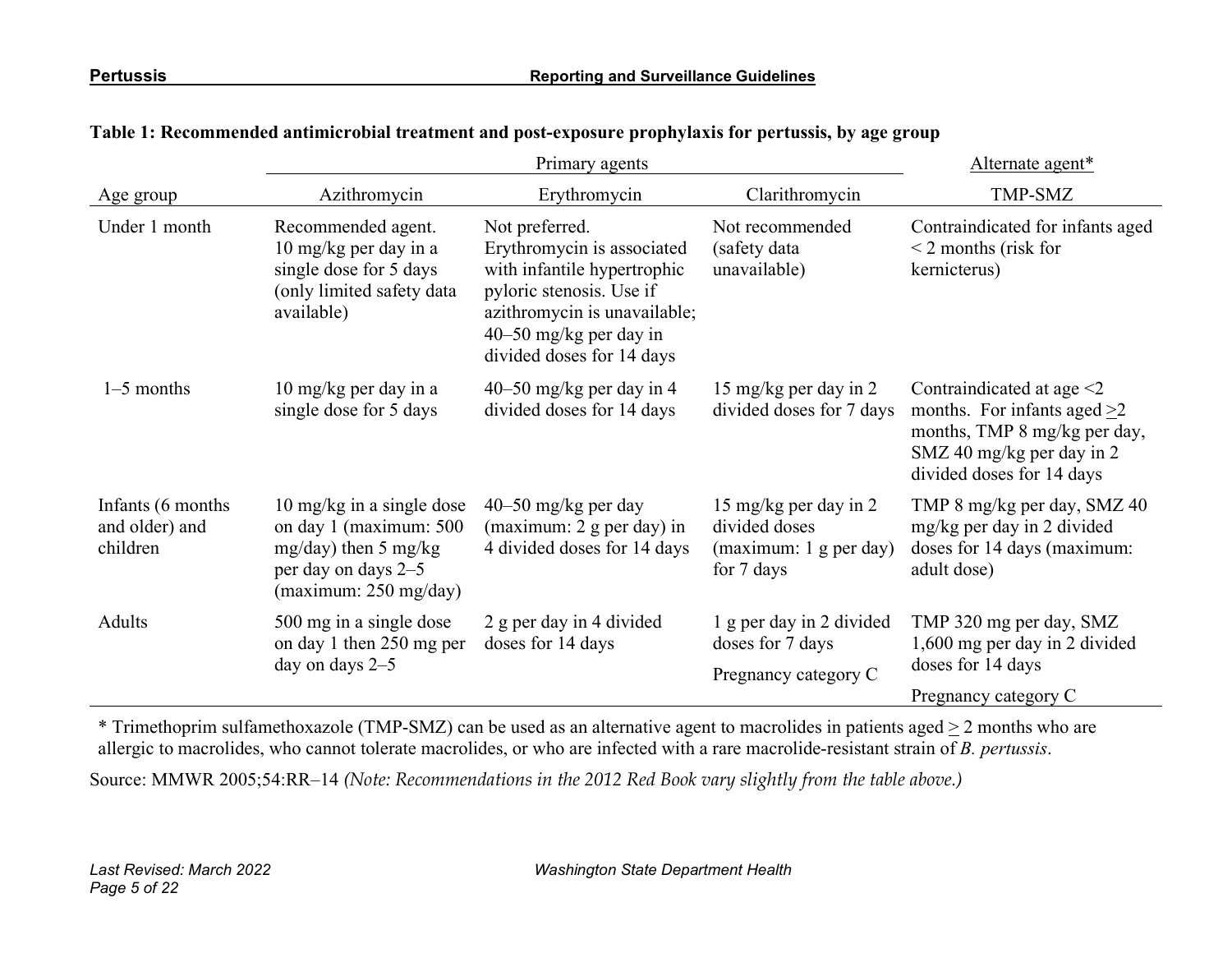# **I. Immunity**

The duration of immunity after natural infection with *B. pertussis* is believed to wane after 4– 20 years.<sup>1</sup> Efficacy of the "whole-cell" vaccines was estimated to be 70–90%, but protection waned after 5–10 years. Since 1997, an acellular pertussis vaccine (DTaP) has been recommended in the United States for the entire childhood series. A 2010 study in California showed an overall DTaP vaccine effectiveness of approximately 89% in 4–10 years old children, however, vaccine effectiveness declined with every year from last dose<sup>2</sup>. Despite suboptimal duration of vaccine immunity, unvaccinated children were found to have 8–9 times higher risk of pertussis than were children who had received five doses of DTaP. Studies estimate Tdap vaccine effectiveness to be 66–92%.<sup>3-7</sup> Immunity from Tdap is also likely to decline over time.

<sup>1</sup> Wendelboe AM, et al. Pediatr Infect Dis J. 2005;24(5 Suppl):S58-61. <sup>2</sup>Misegades LK et al. JAMA 2012 Nov 28;308(20):2126-32. <sup>3</sup>Schmitt HJ et al. JAMA 1996;275:37-41. <sup>4</sup> Gustafsson LH et al. NEJM 1996;334:349-355. <sup>5</sup> Ward JI et al. NEJM 2005;353(15):1555-63. <sup>6</sup> Rank C et al. PIDJ 2990;28(2):152-3. <sup>7</sup> Wei SC et al. CID 2010;51(3):315-321.

# **3. CASE AND CONTACT DEFINITIONS**

## **A. Clinical Criteria for Diagnosis of Cases (clinical case definition)**

In the absence of a more likely diagnosis, a cough illness lasting  $\geq$  weeks, with at least one of the following signs or symptoms: paroxysms of coughing; OR inspiratory whoop; OR post-tussive vomiting; OR apnea (with or without cyanosis).

#### **B. Laboratory Criteria for Diagnosis of Cases**

- Isolation of *Bordetella pertussis* from clinical specimen or
- Positive polymerase chain reaction (PCR) for *B. pertussis*.

Note: Isolation of *B. parapertussis* or *B. holmesii* is not reportable.

## **C. Case Definition (2020)**

- **1. Suspect:**
	- o Cough lasting at least two weeks with no other symptoms, OR
	- o Cough of any duration with one of the case-defining symptoms without lab confirmation or epi-link, OR
	- o Epi-link with cough of any duration and no other symptoms and no lab confirmation, OR
	- o PCR positive for *B. Pertussis* but no documentation of cough or case-defining symptoms

*Though not included in the CSTE pertussis case classifications, DOH collects data on PCRpositive Suspect cases and requests that local health jurisdictions (LHJ) complete WDRS case reports on these cases*.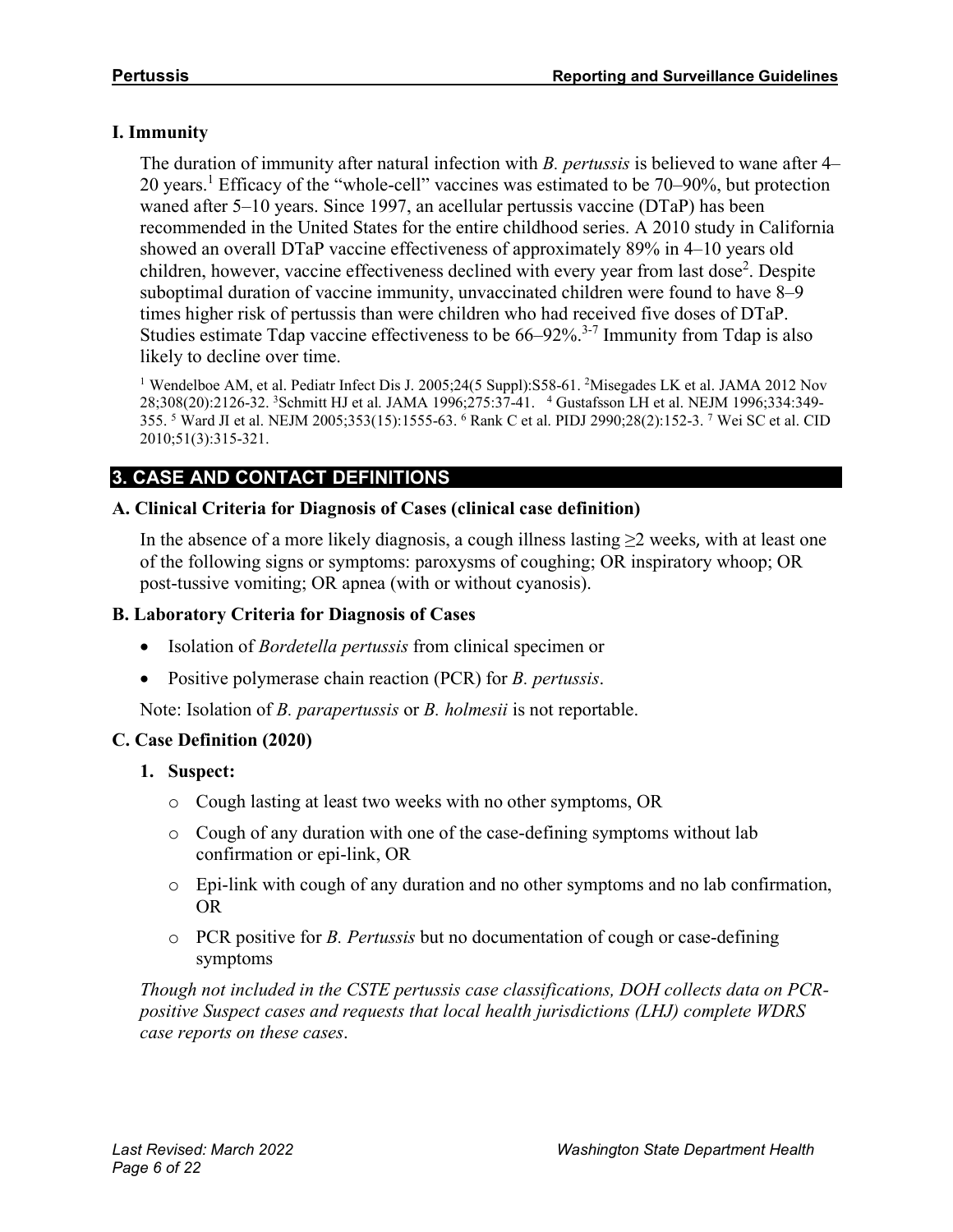# **2. Probable:**

o In the absence of a more likely diagnosis, illness meeting the clinical criteria,

OR

o Illness with cough of any duration, with at least one of the following signs or symptoms: paroxysms of coughing; or inspiratory whoop; or post-tussive vomiting; or apnea;

and

Contact with a laboratory confirmed case (epidemiologic linkage)

# **3. Confirmed:**

Acute cough illness of any duration, with:

- o Isolation of *B. Pertussis* from a clinical specimen OR
- o PCR positive for *B. Pertussis*

Comments:

- "Epidemiologically-linked" is having close contact with a "Confirmed" case that had a positive pertussis lab test (either culture or PCR). Persons who present with an "epidemiological link" and present with any duration of cough should be classified as "probable". Without an "epidemiological link", persons who present with cough of at least two weeks and at least one of the clinical symptoms of pertussis should also be classified as "probable". An "epidemiological link" without lab confirmation should not be classified as "confirmed".
- Beginning January 2020, the age of the case will no longer determine the case classification. Cases of all ages will be classified the same. Apnea, previously an infant (age <1 year only) specific clinical symptom, is now a symptom applicable to all ages. The symptom of apnea can be either with or without cyanosis.
- Beginning January 2020, for cases of any age presenting with a cough of **any duration** with lab confirmed pertussis (PCR or culture) will be classified as "confirmed".
- DFA and serologic tests are not case defining for national reporting purposes.

## **D. Close Contact (of a pertussis case)**

Pertussis spreads by direct contact with infectious respiratory secretions by droplet transmission. Such droplets generally travel three feet or less when an infected person talks, coughs, or sneezes. The risk for transmission of pertussis is a function of multiple factors including clinical features of the source case as they relate to communicability (e.g., stage of illness, character of cough), proximity and duration of contact, ventilation, and use of appropriate infection control measures (mask, eye protection). Consult with the Office of Communicable Disease Epidemiology (CDE) as needed on a case-by-case basis regarding determination of who should be considered a close contact.

Examples of close contact include: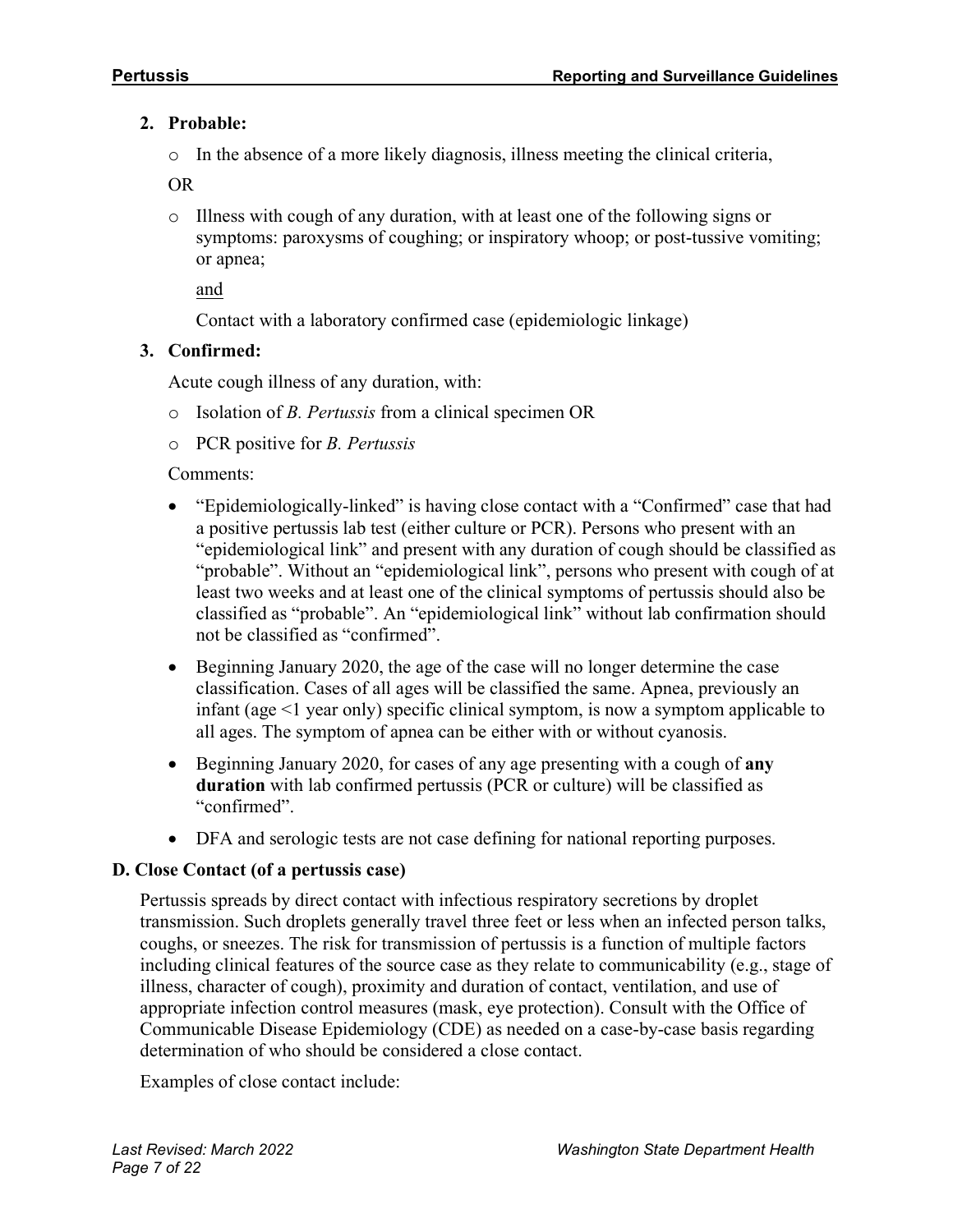- 1. Direct face-to-face contact with a symptomatic case-patient during the contagious period. This includes household and immediate family members, boyfriends/girlfriends, and childcare contacts (those who spend many hours together or sleep under the same roof).
- 2. An obvious exposure that involves direct contact with respiratory, oral, or nasal secretions from a case-patient during the contagious period (e.g., a cough or sneeze in the face, sharing eating utensils, sharing water bottles, kissing, mouth-to-mouth resuscitation, or performing intubation or nasotracheal suctioning without a mask).
- 3. Close proximity for a prolonged period of time with a case-patient during the contagious period. Risk of exposure increases with longer duration and closer proximity of contact.

Examples of non-household members who may be considered close contacts:

- close friends or other social contacts
- some passengers during shared transportation
- some contacts at community activities or at a place of employment
- some healthcare workers caring for a case-patient without wearing a mask
- children attending an after-school care group or play group on the same days

Note: Close contact does not include activities such as walking by a person or briefly sitting across a waiting room or office.

#### **E. High-risk Cases and Contacts**

High-risk persons include those at increased risk for severe pertussis and those who may transmit pertussis to persons at high risk for severe pertussis. High risk is defined as:

- 1. Infants < 1 year old
- 2. Pregnant women (particularly those in their third trimester)
- 3. Anyone who may expose infants < 1 year old or pregnant women (e.g., members of a household with infants or pregnant women, child care workers who take care of infants < 1 year old, health care workers with face-to-face contact with infants  $\leq 1$  year old or pregnant women, childbirth educators)

## **4. DIAGNOSIS AND LABORATORY SERVICES**

#### **A. Diagnosis**

**Isolation of** *B. pertussis* **by culture and detection of** *B. pertussis* **by polymerase chain reaction (PCR) are the only ways to confirm the diagnosis of pertussis for case classification purposes. DFA and serologic tests are not case defining.**

1. Nasopharyngeal Culture: Culture is the most specific test for pertussis and can differentiate between *B. pertussis* and other *Bordetella* species. Culturing specimens from the posterior nasopharynx is most sensitive in the first two weeks of illness and is more sensitive in young children than in adolescents and adults. However, positive nasopharyngeal cultures have occasionally been obtained from untreated adults up to six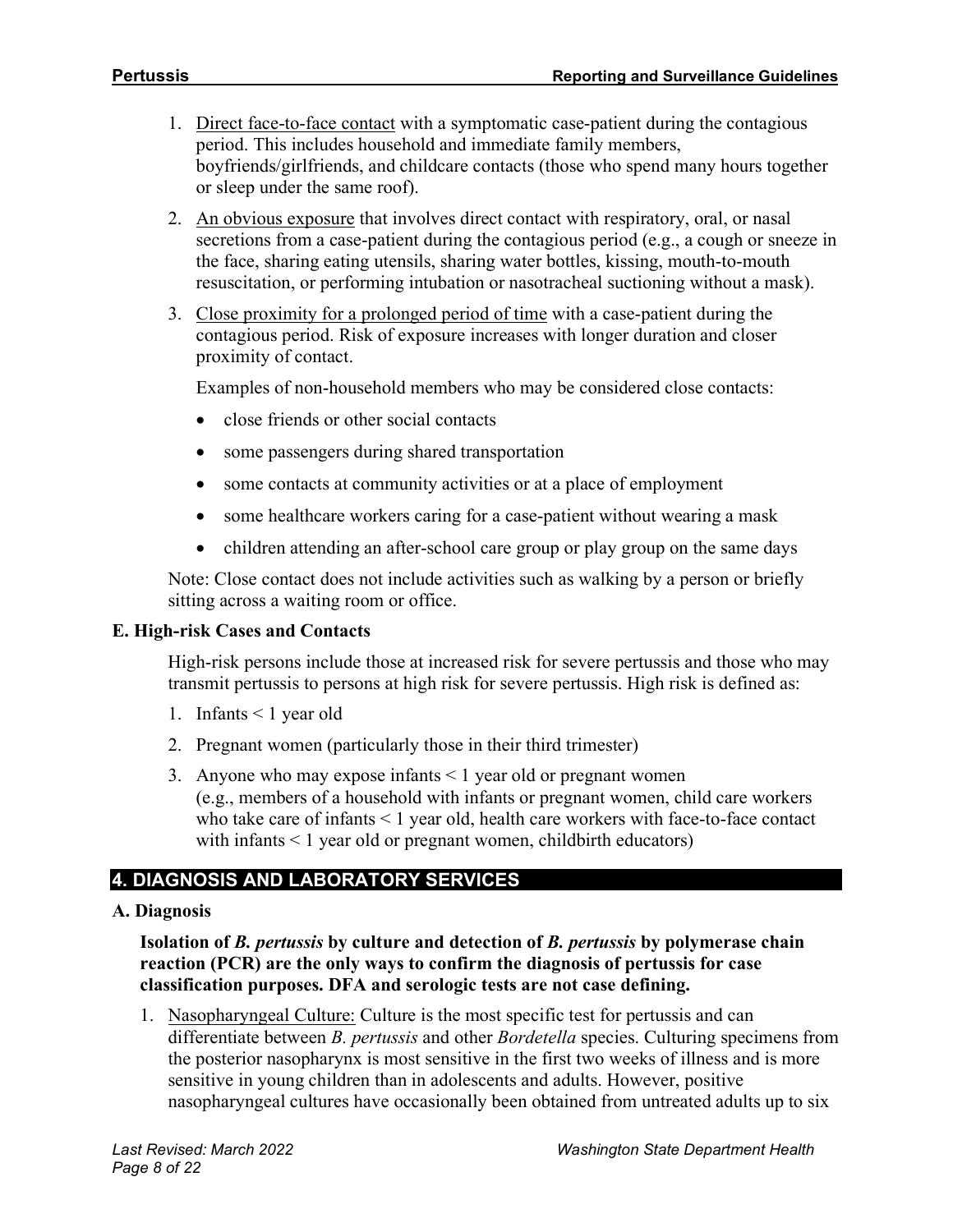weeks after the onset of any symptoms. Because *B. pertussis* is fastidious and its isolation in culture is easily obscured by the growth of other nasopharyngeal organisms, proper specimen collection and subsequent handling of the specimen improve the rate of recovery. Specimens collected after the initiation of antibiotic therapy are less likely to yield *B. pertussis*. Since so many factors can affect the sensitivity of culture for *B. pertussis*, a negative culture result should not be considered evidence that pertussis has been 'ruled out'. (Throat and anterior nares swabs have unacceptably low rates of recovery of *B. pertussis* and should not be used.)

- 2. Polymerase Chain Reaction (PCR): PCR testing for *B. pertussis* is generally more sensitive than culture but less specific. PCR assays that amplify a single gene target (IS481) do not differentiate between *B. pertussis a*nd *B. holmesii.* False positive PCR can also occur by contamination from accidental transfer of DNA from environmental surfaces to a clinical specimen. Interpretation of PCR results, especially those with high Ct values, should be done in conjunction with an evaluation of signs and symptoms, knowledge of PCR methodology used by the lab, and available epidemiological information. See "Best Practices for Health Care Professionals on the use of Polymerase Chain Reaction (PCR) for Diagnosing Pertussis" for information on avoiding contamination of clinical pertussis specimens, available at: [https://www.cdc.gov/pertussis/clinical/diagnostic-testing/diagnosis-pcr](https://www.cdc.gov/pertussis/clinical/diagnostic-testing/diagnosis-pcr-bestpractices.html)[bestpractices.html.](https://www.cdc.gov/pertussis/clinical/diagnostic-testing/diagnosis-pcr-bestpractices.html)
- 3. Direct Fluorescent Antibody (DFA) Testing: A DFA test was often used for screening in the past but lacks sensitivity and specificity for *B. pertussis*. Therefore, use of this test is discouraged.
- 4. Serology: Although serology may have a role in the future, the lack of standardization of these antibody tests and their unknown correlation with pertussis illness limits their current usefulness. However, a positive serology result in a person with recent pertussis symptoms who may expose infants or pregnant women warrants investigation. The optimal time for obtaining pertussis serology is two or more weeks after symptom onset. Local health jurisdiction (LHJ) discretion is advised about the need for further investigation of non-high-risk persons who have a positive serologic test. The best approach in such a situation may be to find an untreated contact with a recent onset of illness and collect specimens for culture and PCR.
- 5. Susceptibility Testing: Routine susceptibility testing of *B. pertussis* isolates is not recommended since resistance to macrolide antibiotics is rare. Consult with the Office of Communicable Disease Epidemiology (CDE) if a patient has a positive *B. pertussis* culture after completion of an appropriate course of antimicrobial therapy and patient compliance with therapy has been verified.

## **B. Tests Available at the Washington State Department of Health Public Health Laboratories (PHL)**

PHL can perform microbiologic cultures and PCR for pertussis on posterior nasopharyngeal specimens. PHL can also confirm that pure isolates submitted from other laboratories are *B. pertussis*.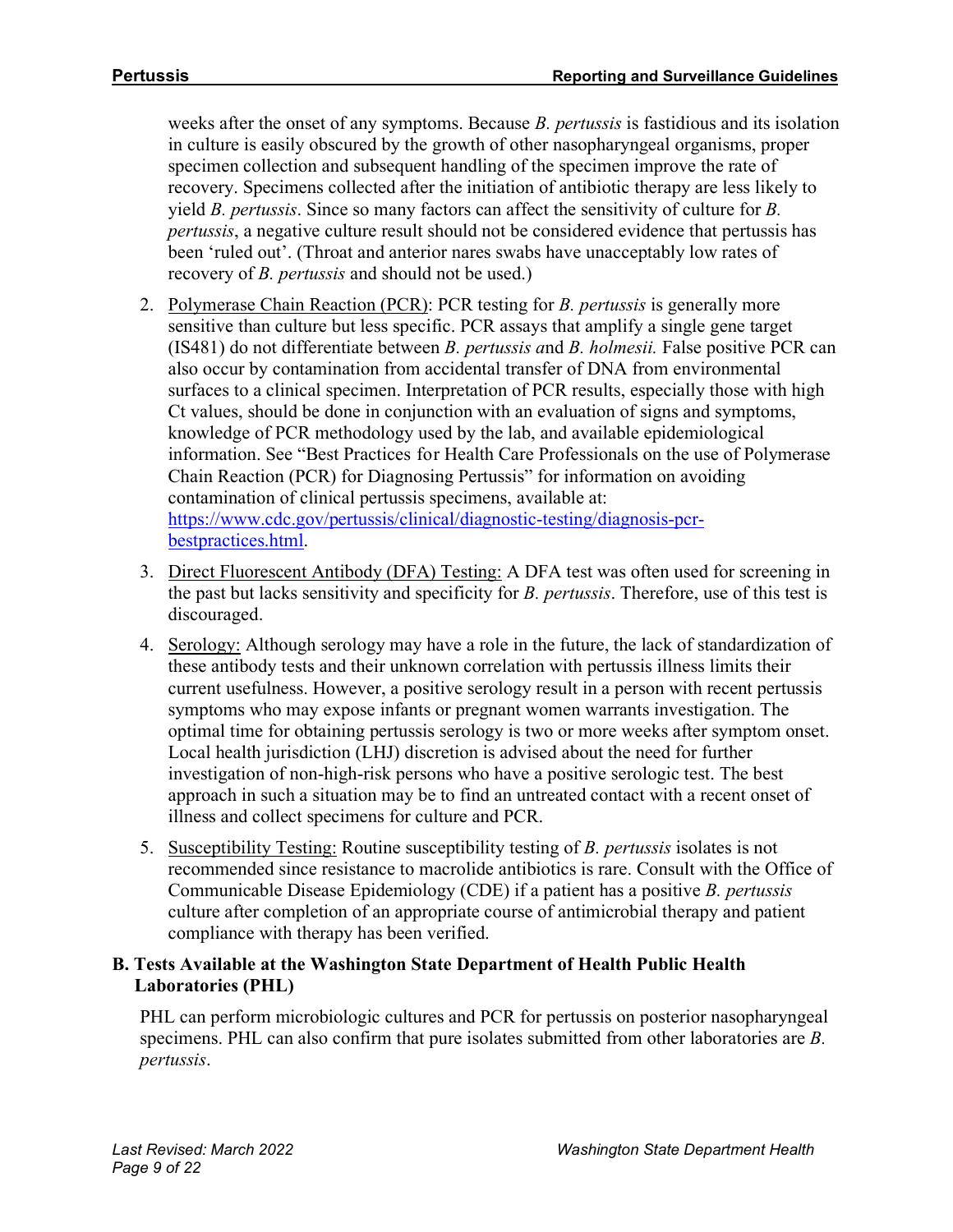**Only diagnostic samples meeting criteria below and approved by the local health jurisdiction (LHJ) will be accepted at PHL.** LHJs should notify CDE when they have given approval for pertussis testing at PHL. It is essential to use the PHL-approved collection kits, available upon request from PHL, since these kits may differ from those used by clinical laboratories.

## **After LHJ approval, PHL will perform pertussis PCR testing and culture on specimens from the following patients with suspected pertussis:**

- 1. Healthcare workers.
- 2. Persons who may have exposed high-risk persons, such as infants < 1 year old, pregnant women, or others who may expose infants or pregnant women (e.g., a new mother who was coughing at the time of delivery, the ill person works in the infant room in a daycare, or the ill person teaches prenatal classes to expectant couples).
- 3. Infants < 1 year old and pregnant women without healthcare insurance.
- 4. Patients suspected to be part of an outbreak (per LHJ discretion).

#### **When no other testing options are available, PHL will perform pertussis culture on specimens from any patient with suspected pertussis after approval from the LHJ.**

## **C. Specimen Collection**

Detailed instructions for proper specimen collection and submission to PHL are available in Appendix A.

All specimens must be submitted with a completed PHL microbiology form [\(https://www.doh.wa.gov/Portals/1/Documents/5230/302-013-Micro.pdf\)](https://www.doh.wa.gov/Portals/1/Documents/5230/302-013-Micro.pdf).

Note that PHL requires all clinical specimens have two patient identifiers, a name **and** a second identifier (e.g., date of birth) both on the specimen label and on the submission form. Due to laboratory accreditation standards, specimens will be rejected for testing if not properly identified. Also include specimen source and collection date.

# **5. ROUTINE CASE INVESTIGATION**

**The primary goal of public health agencies is to prevent disease and deaths due to pertussis in infants. Therefore, if resources are limited, public health agencies should focus on case investigation activities most likely to prevent pertussis in high-risk persons.**

## **A. Evaluate the Diagnosis**

Review the clinical presentation and laboratory test results. Prioritize reports to focus on those most likely to be true pertussis and patients who may have exposed high-risk contacts (see Section 3E). **Reports with an indication of exposure to high-risk contacts should be highest priority.**

DOH recommends that local health jurisdictions conduct a public health investigation for the following pertussis reports:

• Culture- or PCR-positive cases (includes those whose illness does not yet meet the clinical case definition)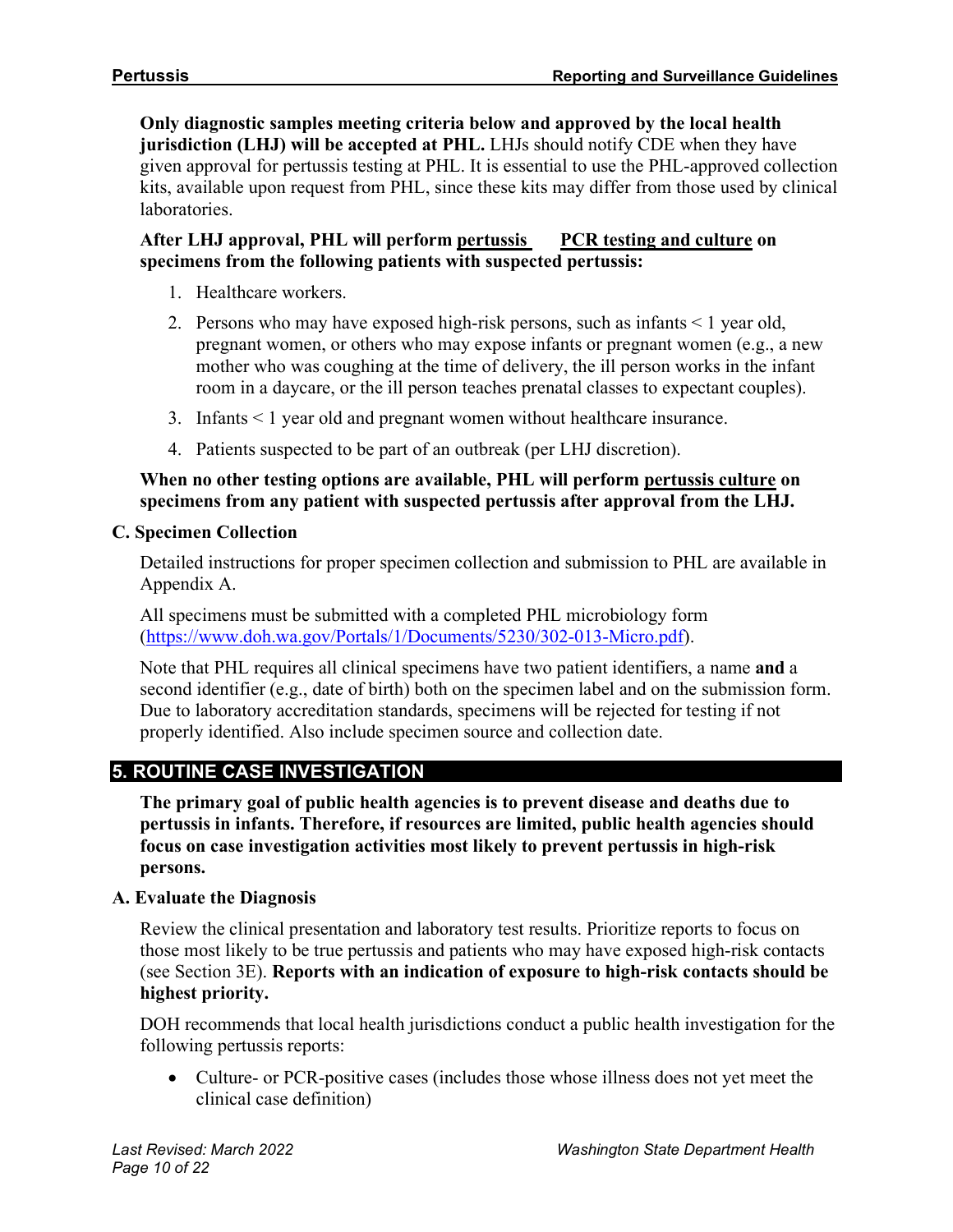- Epi-linked cases that meet the clinical case definition
- Infants  $\leq 1$  year of age

DOH also encourages local health jurisdictions to investigate the following reports as resources permit, in order of priority:

- 1. Cases that meet the clinical case definition but have no epi-link or laboratory confirmation ('Probable' cases)
- 2. Cases with classic symptoms (paroxysmal cough, post-tussive emesis, whoop, or apnea) and  $\leq$  2 week cough duration with no testing or a negative test
- 3. Symptomatic contacts of a case that do not yet meet the clinical case definition

## **B. Manage the Case**

- Make sure the patient is taking appropriate antibiotic therapy (see Section 2H above).
- Educate the patient about mode of transmission, period of communicability, and need to avoid high risk persons/settings.
- Work, School and Child-Care Restrictions: Recommend that all cases and symptomatic contacts avoid public settings, including child-care, school and work settings, until after completing five days of an appropriate antibiotic (i.e., until day six after starting treatment) or until 21 days after onset of cough if antibiotics are not taken. See [Whooping](https://www.doh.wa.gov/Portals/1/Documents/5100/420-091-Fact-WhoopingCoughPatients.pdf)  [Cough Fact Sheet for Patients and Their Close Contacts](https://www.doh.wa.gov/Portals/1/Documents/5100/420-091-Fact-WhoopingCoughPatients.pdf)
- Recommend that patients with proven or suspected pertussis are cared for using droplet precautions in healthcare settings; health care workers should wear surgical masks and eye protection when evaluating these patients. Droplet precautions should be maintained until the patient has completed five days of appropriate antibiotic therapy.
- Report all Confirmed, Probable and PCR-positive Suspect cases to the Office of Communicable Disease Epidemiology (CDE) through WDRS using the pertussis case report form [\(https://www.doh.wa.gov/Portals/1/Documents/5100/210-041-ReportForm-](https://www.doh.wa.gov/Portals/1/Documents/5100/210-041-ReportForm-Pertussis.pdf)[Pertussis.pdf\)](https://www.doh.wa.gov/Portals/1/Documents/5100/210-041-ReportForm-Pertussis.pdf). Enter the vaccination history for all patients younger than 1 year and other patients if possible, especially those 18 years of age and under and pregnant women with pertussis. (Please note pregnancy, when applicable, in the shared notes field).
- As resources permit, follow-up with PCR-positive suspect cases two weeks after onset to determine if they meet the clinical case definition.

# **C. Identify Potentially Exposed Persons**

- 1. **Identify high-risk close contacts** (e.g., children < 1 year of age, pregnant women, others who may expose infants and pregnant women) through routine interview of the case or proxy. Low-risk contacts can be identified and managed per local Health Officer discretion.
- 2. **Identify settings where the case spent time while communicable and where transmission to high-risk contacts may have occurred.** If the case or symptomatic contact spent time in a high-risk setting such as a childcare facility, the facility should be notified.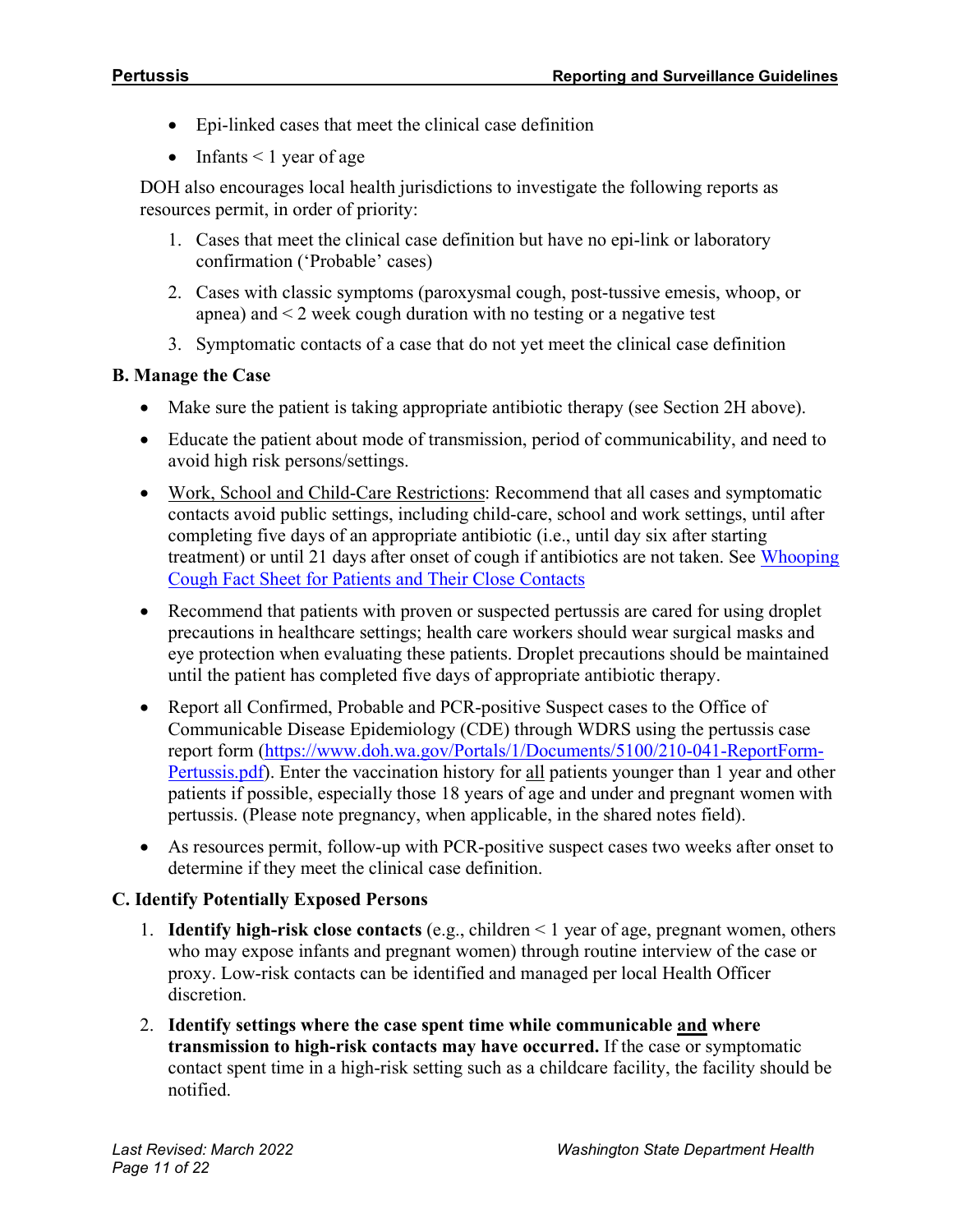# **6. MANAGEMENT OF CONTACTS**

**Public health resources should focus on managing high-risk contacts (see Section 3E). Local health jurisdictions (LHJs) with resources to manage low-risk contacts may do so per local Health Officer discretion.**

#### **A. National Guidance on Management of Pertussis Contacts**

*Both the Centers for Disease Control and Prevention (CDC) and the American Academy of Pediatrics recommend that all household and close contacts\* of pertussis cases receive chemoprophylaxis. Healthcare providers should be encouraged to follow these national guidelines. However, because most pertussis in adults and adolescents is neither diagnosed*  nor reported and antibiotic prophylaxis does not control the transmission of pertussis when it *is widespread in the community, DOH recommends that LHJs focus resources on ensuring chemoprophylaxis for high-risk contacts. Ensuring chemoprophylaxis to low-risk contacts is at LHJ discretion and may depend on available resources.*

*\*In November, 2013 the CDC added the following statement to the Outbreak Control section of the Pertussis Chapter in the [Manual for Surveillance of Vaccine-Preventable Diseases](https://www.cdc.gov/vaccines/pubs/surv-manual/chpt10-pertussis.html) "CDC supports targeting PEP to persons at high risk of developing severe pertussis and to persons who will have close contact with those at high risk of developing severe pertussis."*

## **B. Management of High-Risk Contacts**

- 1. Inform high-risk close contacts of their potential exposure and educate them regarding pertussis.
- 2. Ensure that all high-risk close contacts of a pertussis case receive chemoprophylaxis, either from their healthcare provider or from the LHJ, regardless of immunization status. Ensure that all household contacts of a case receive chemoprophylaxis if any member of that household is considered "high-risk" unless the case is the only high-risk person in the household. Chemoprophylaxis should be implemented as soon as possible and within 21 days of last exposure to the infectious case (see Table 1 for recommended chemoprophylaxis regimens).
- 3. Counsel high-risk close contacts to watch for signs or symptoms of pertussis occurring within 21 days after the last exposure, even if they have taken chemoprophylaxis, and to contact their healthcare provider if symptoms develop.
- 4. Facilitate evaluation, testing, treatment, and exclusion of high-risk symptomatic contacts. If these contacts meet the confirmed case definition at the time of initial interview, report them through WDRS.
- 5. Remind contacts to make sure they are up to date on their pertussis immunizations (see Section 8). Post-exposure vaccination does not replace the need for antibiotic postexposure chemoprophylaxis, but will help prevent future infections.

## **C. Management of Low-Risk Contacts**

1. At a minimum, instruct cases with no high-risk close contacts to inform their household contacts and other close contacts of the exposure. Asymptomatic contacts should seek guidance from their own healthcare provider regarding the need for chemoprophylaxis. When low risk contacts have been exposed and there is some likelihood that these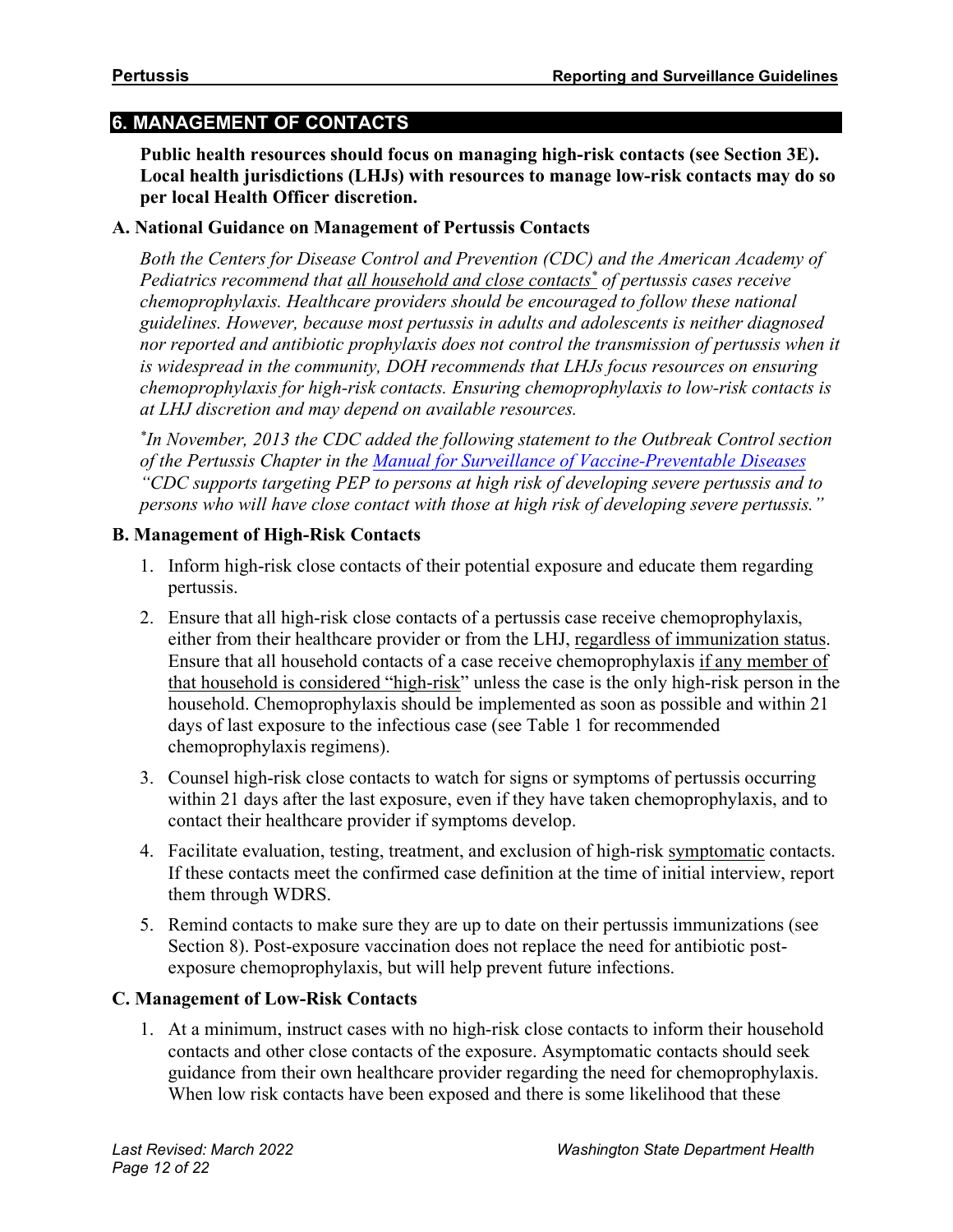exposed contacts will not receive chemoprophylaxis, local health jurisdictions may consider advising all exposed persons to avoid contact with high risk persons for at least 21 days unless antibiotic chemoprophylaxis is taken. (See section 2.G.) Symptomatic contacts should be evaluated by their healthcare provider for testing and treatment. A [Whooping Cough Fact Sheet for Patients and Their Close Contacts](https://www.doh.wa.gov/Portals/1/Documents/5100/420-091-Fact-WhoopingCoughPatients.pdf) is available on the DOH web site.

Note: The method for communicating with contacts will depend on the situation; schools, childcare settings and organized groups can often be efficiently contacted by letter or email in collaboration with the respective administrators or leaders.

2. If symptomatic contacts of laboratory-confirmed pertussis cases meet the confirmed case definition at the time of initial interview, report them through WDRS if resources permit.

# **7. MANAGING SPECIAL SITUATIONS**

#### **A. Case(s) Works at or Attends Childcare Facility with Children < 1 Year**

- 1. Investigate each case as described in Sections 5 and 6.
- 2. If a case was present in the childcare while contagious, let them know that the facility must be notified.
- 3. Notify childcare facility of each case by phone, email or fax.
	- a. Provide pertussis disease control and prevention information to childcare facility.
	- b. Remind childcare facility of obligation to notify parents of the potential exposure (WAC 170-295-3030) and assist facility with preparation of the notification letter.
	- c. Ask about recent cases of cough illnesses among staff and attendees of the facility.
- 4. Exclude all Confirmed and Probable cases, along with PCR-positive persons who may not yet meet case definition, from childcare until after five days of appropriate antibiotics are completed (the sixth day after starting treatment) or until 21 days after cough onset if antibiotics are not taken.
- 5. Refer staff and attendees with cough illness for evaluation by a healthcare provider and recommend exclusion from the facility and other public places until pertussis has been treated or another cause of symptoms has been identified
- 6. Assess potential exposures in the facility, recommend prophylaxis to all childcare contacts, and ensure prophylaxis to classrooms with children < 1 year of age.
- 7. Implement prospective surveillance for additional cases of cough illness in the childcare facility for 42 days (two incubation periods) from last date of possible exposure in the facility.
- 8. If cases continue to occur, consult with the Office of Communicable Disease Epidemiology (CDE) regarding management.

## **B. Case(s) Works at or Attends Childcare Facility without Children < 1 Year**

- 1. Investigate each case as described in Sections 5 and 6.
- 2. If a case was present in the childcare while contagious, let them know that the facility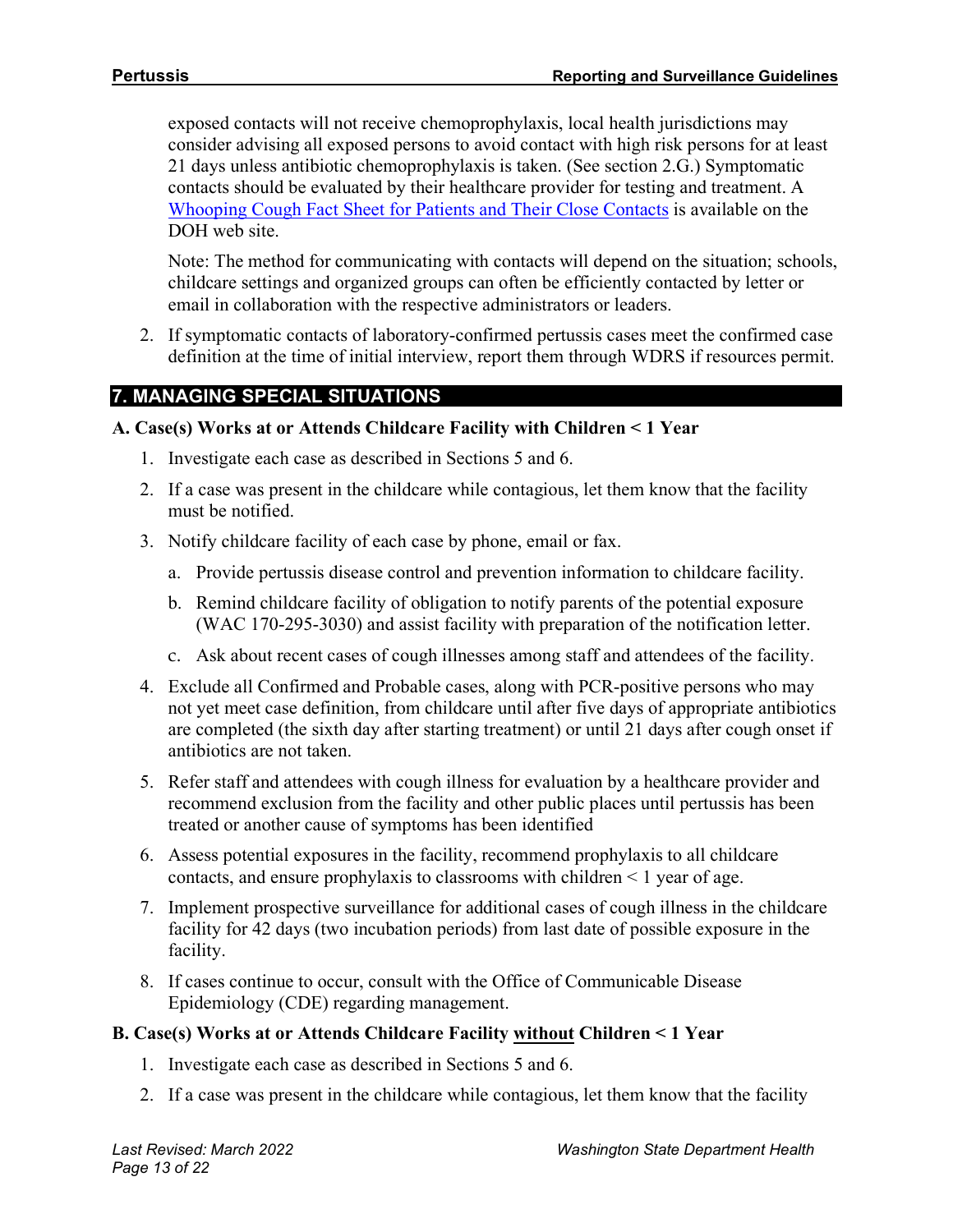must be notified.

- 3. Notify childcare of each case by phone, email or fax.
	- a) Provide pertussis disease control and prevention information to childcare facility.
	- b) Remind childcare facility of obligation to notify parents of the potential exposure (WAC 170-295-3030) and assist facility with preparation of the notification letter, if needed.
	- c) Ask about recent cases of cough illnesses among staff and attendees of the facility.
- 4. Exclude all "Confirmed" and "Probable" cases, along with PCR-positive persons who may not yet meet case definition, from childcare until after five days of appropriate antibiotics are completed (the sixth day after starting treatment) or until 21 days after cough onset if antibiotics are not taken.
- 5. Refer staff and attendees with cough illness for evaluation by a healthcare provider and recommend exclusion from the facility and other public places until pertussis has been treated or another cause of symptoms has been identified.
- 6. Centers for Disease Control and the American Academy of Pediatrics recommend prophylaxis for all childcare contacts of pertussis cases. Local Health Officers can determine how aggressively to ensure prophylaxis to these contacts. When low risk contacts have been exposed and there is some likelihood that these exposed contacts will not receive chemoprophylaxis, local health jurisdictions may consider advising all exposed persons to avoid contact with high risk persons for at least 21 days unless antibiotic chemoprophylaxis is taken. (See section 2.G.)
- 7. If multiple cases are identified:
	- a. Ensure that parents have been notified and assist with notification letter as needed.
	- b. Implement prospective surveillance for additional cases of cough illness in the childcare facility for 42 days (two incubation periods) from last date of possible exposure in the facility.

## **C. Case(s) Works at or Attends a School**

- 1. Investigate each case as described in Sections 5 and 6.
- 2. If a case was present in the school while contagious, let them know that the school must be notified.
- 3. Notify school nurse of each case by phone, email or fax.
	- a. Provide pertussis disease control and prevention information to the school.
	- b. Ask about other recent cough illnesses among staff and attendees of the school.
- 4. Exclude all Confirmed and Probable cases, along with PCR-positive persons who may not yet meet case definition, from school until after five days of appropriate antibiotics are completed (the sixth day after starting treatment) or until 21 days after cough onset if antibiotics are not taken.
- 5. Refer staff and attendees with cough illness for evaluation by a healthcare provider and recommend exclusion from the facility and other public places until pertussis has been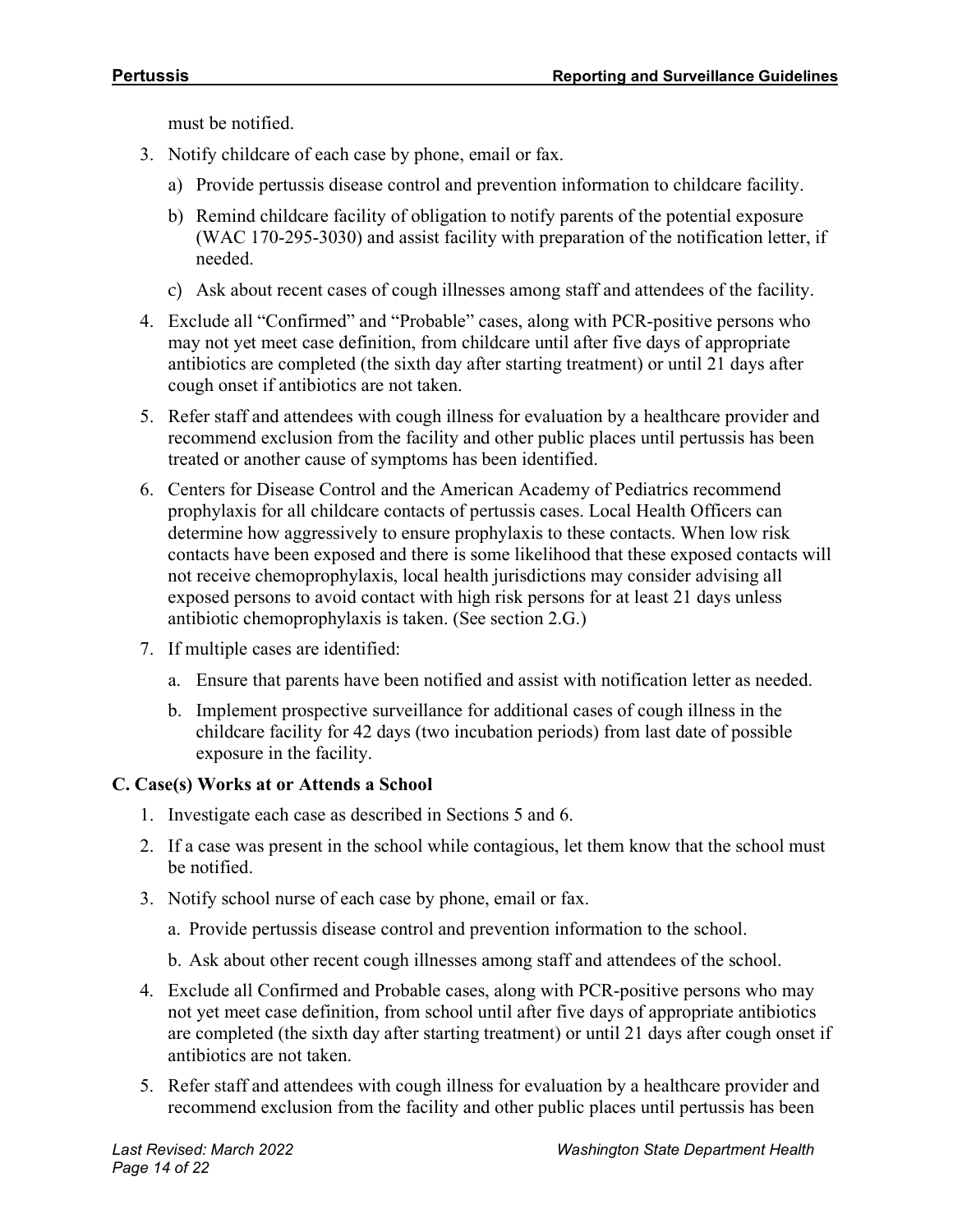treated or another cause of symptoms has been identified.

- 6. If cases continue to occur:
	- a. Ensure that parents have been notified and assist with notification letter as needed.
	- b. Consider classroom-wide prophylaxis in classrooms with multiple cases.
	- c. Implement prospective surveillance for additional cases of cough illness in the school for 42 days (two incubation periods) from last date of possible exposure in the facility.

#### **D. Case is a Health Care Worker**

- 1. Investigate each case as described in Sections 5 and 6.
- 2. If the case worked while contagious, let them know that their employer must be notified.
- 3. Ensure that the facility infection control practitioner (ICP) has been notified of the case. If the facility has no ICP, the LHJ may consult with CDE for guidance.
- 4. The case should be told to stay away from the workplace until five days of antibiotic therapy have been completed, unless pertussis can be excluded as a cause of their symptoms.

The Centers for Disease Control and Prevention recommend chemoprophylaxis for all high-risk close contacts of a pertussis case, including patients (see Section 6A). If patients or healthcare personnel have been exposed in a healthcare setting, chemoprophylaxis is the responsibility of the healthcare facility, in consultation with the LHJ. LHJs with resources to manage low-risk contacts may do so per local Health Officer discretion.

- 5. Healthcare personnel contacts may remain in the workplace if they comply with prophylaxis and lack respiratory symptoms; they should be under surveillance for 21 days after their last known exposure. When low risk contacts have been exposed and there is some likelihood that these exposed contacts will not receive chemoprophylaxis, local health jurisdictions may consider advising all exposed persons to avoid contact with high risk persons for at least 21 days unless antibiotic chemoprophylaxis is taken. (See section 2.G.)
- 6. The ICP of the involved facility should identify and refer all symptomatic close contacts (patients and coworkers) for medical evaluation and presumptive treatment immediately.
- 7. All health care workers with direct patient contact should receive (or have already received) a dose of Tdap unless contraindicated.

#### **E. Outbreak Situations**

Pertussis outbreaks are defined as two or more cases clustered in time (e.g., cases that occur within 42 days of each other) and space (e.g., in a particular child care center or classroom). Please consult with CDE regarding management of pertussis outbreaks as the following information is not comprehensive.

CDC guidance on outbreak management is available at: [https://www.cdc.gov/vaccines/pubs/surv-manual/chpt10-pertussis.html#outbreak-control.](https://www.cdc.gov/vaccines/pubs/surv-manual/chpt10-pertussis.html#outbreak-control)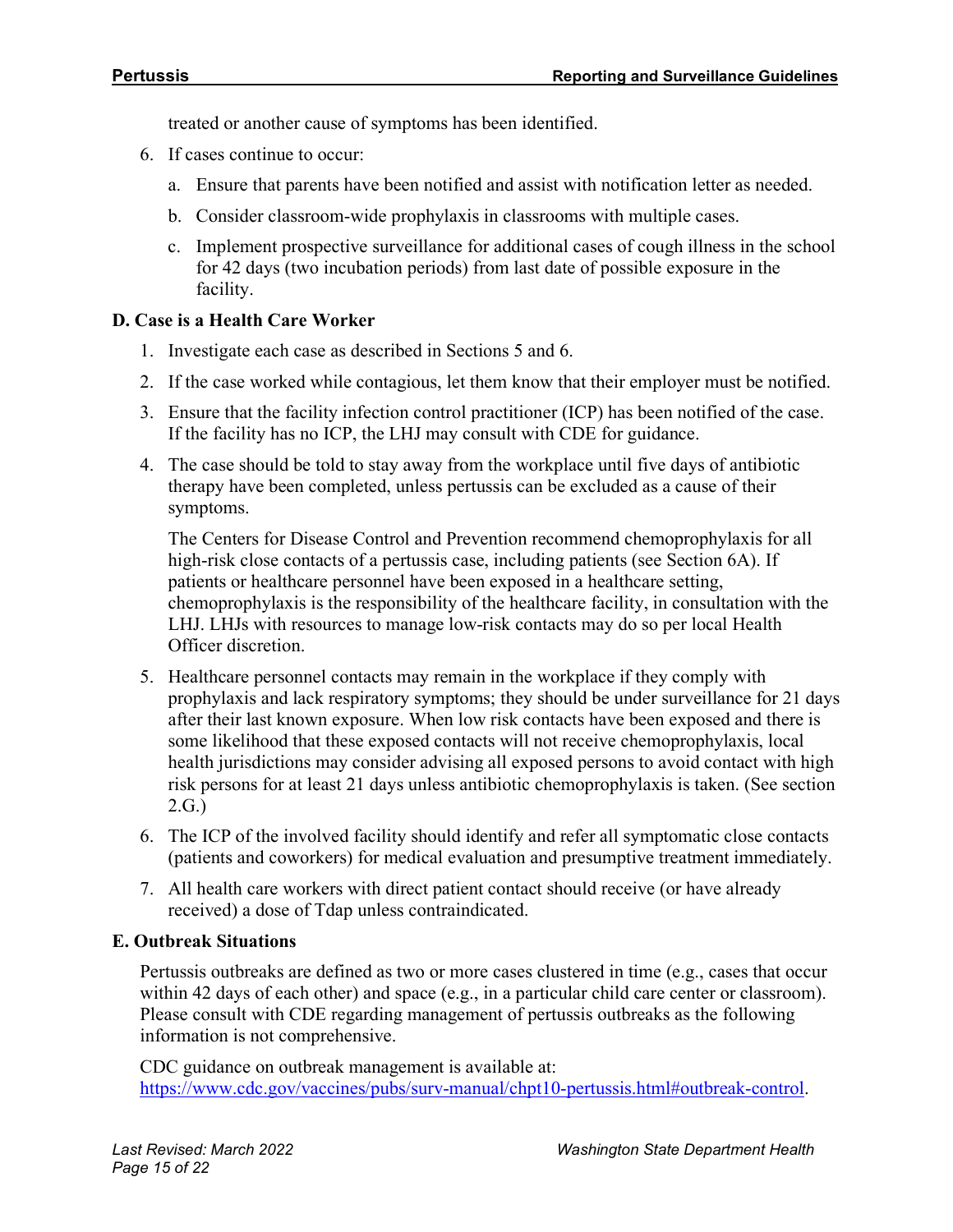# **8. ROUTINE PREVENTION**

#### **A. Immunization Recommendations**

#### <https://www.cdc.gov/mmwr/volumes/69/wr/mm6903a5.htm>

#### **1. Children < 7 years**

Immunization with acellular pertussis vaccines in combination with diphtheria and tetanus toxoids as DTaP is recommended for all children younger than seven years of age according to the ACIP schedule.

[https://www.cdc.gov/vaccines/schedules/downloads/child/0-18yrs-child-combined](https://www.cdc.gov/vaccines/schedules/downloads/child/0-18yrs-child-combined-schedule.pdf)[schedule.pdf](https://www.cdc.gov/vaccines/schedules/downloads/child/0-18yrs-child-combined-schedule.pdf)

#### **Routine DTaP Vaccination Schedule**

| Dose      | Age            | Minimal Interval |
|-----------|----------------|------------------|
| Primary 1 | 2 months       | N/A              |
| Primary 2 | 4 months       | 4 weeks          |
| Primary 3 | 6 months       | 4 weeks          |
| Primary 4 | $15-18$ months | 6 months         |
| Booster*  | $4-6$ years    |                  |

\* The booster dose is not needed if the fourth dose is given on or after the fourth birthday

For additional information regarding use of the DTaP vaccine during childhood, adverse reactions and contraindications see the most recent Red Book.

## **2. Persons**  $\geq$  **7** years

During spring 2005, two tetanus toxoid, reduced diphtheria toxoid and acellular pertussis vaccine (Tdap) products were licensed in the United State for use in adolescents and adults. BOOSTRIX<sup>®</sup> is licensed for use in persons 10 years and older and ADACEL<sup>®</sup> is licensed for use in persons aged 11–64 years. The Advisory Committee on Immunization Practices (ACIP) currently recommends the following:

- a. Children 7–10 years of age who are not fully vaccinated against pertussis should receive a single dose of Tdap, and continue with Td as needed to complete the series. For complete information on catch up vaccination, see <https://www.cdc.gov/vaccines/schedules/hcp/imz/child-adolescent.html#note-tdap>
- b. Persons aged 11–18 years should receive a single dose of Tdap, preferably at a preventative care visit at age 11–12 years of age. To ensure, continued protection against tetanus and diphtheria, one booster dose of either Td or Tdap should be administered every ten years throughout life.
- c. Person aged 7–18 years who have never been vaccinated against pertussis, tetanus or diphtheria, these persons should receive a series of three tetanus and diphtheria toxoid-containing vaccines, which includes at least one Tdap dose. The preferred scheduled is one dose of Tdap, followed by one dose of either Td or Tdap at least four weeks afterward, and one dose of either Td or Tdap 6–12 months later. Persons aged 7–8 years who are not fully immunized against tetanus and diphtheria should receive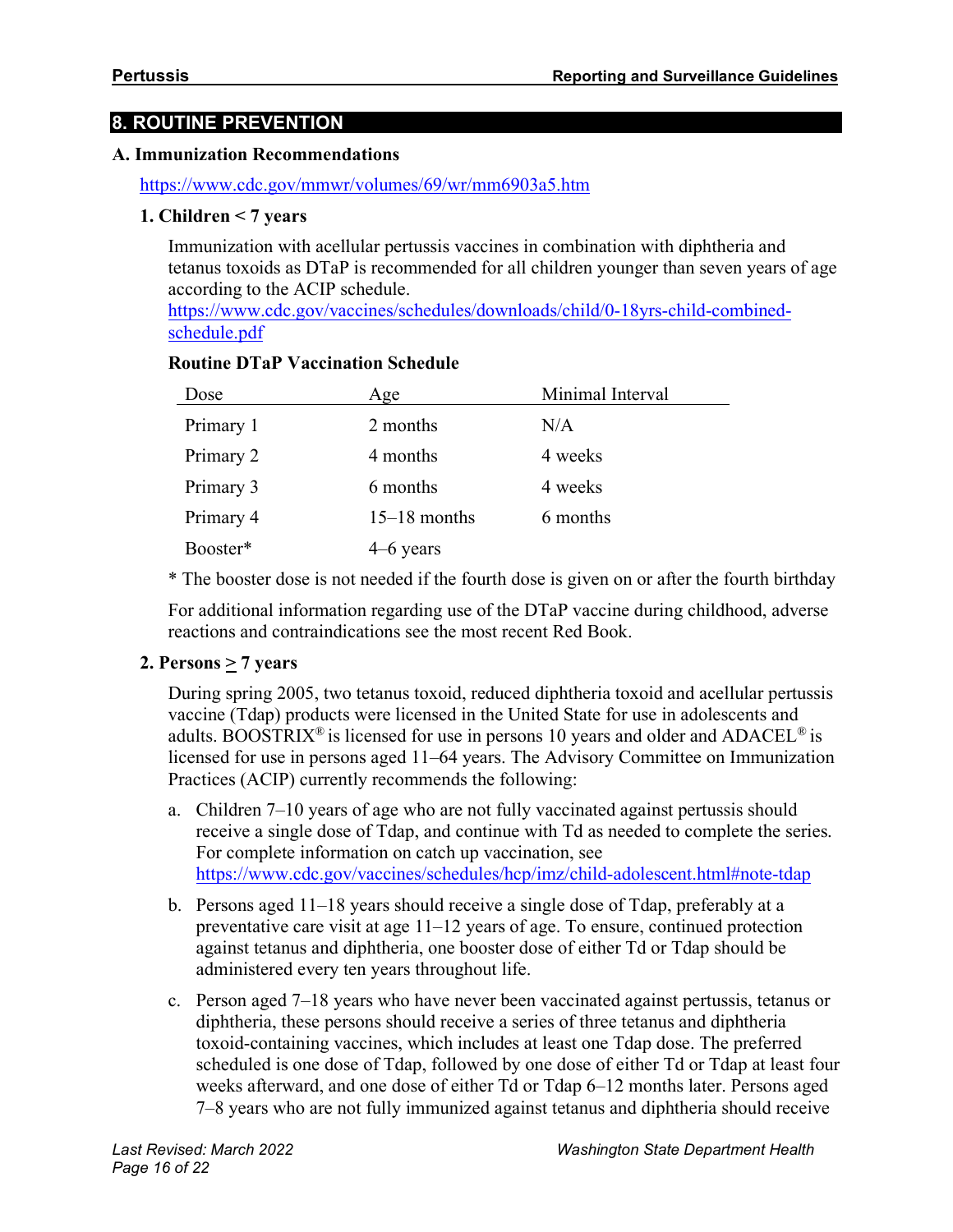one dose of Tdap, preferably as the first dose in the catch-up series; if additional tetanus toxoid-containing doses are requested, either Td or Tdap may be used. The vaccination series dose not need to be restarted for those with incomplete DTaP history, regardless of the time elapsed between doses. The catch up schedule and minimum intervals between doses are available here: <https://www.cdc.gov/vaccines/schedules/hcp/child-adolescent.html>

- d. Vaccine providers should administer Tdap and tetravalent meningococcal conjugate vaccine (Menactra<sup>®</sup>) to adolescents aged  $11-18$  years during the same visit if both vaccines are indicated and available.
- e. All persons aged 19 or over, regardless of the interval since their last tetanus or diphtheria toxoid-containing vaccine, who never received a dose of Tdap should receive one dose of Tdap. If never vaccinated against pertussis, tetanus, or diphtheria, these persons should receive a series of three tetanus and diphtheria toxoid-containing vaccines, which includes at least one Tdap dose. The preferred schedule is one dose of Tdap, followed by one dose of either Td or Tdap at least four weeks afterward, and one dose of either Td or Tdap 6–12 months later. To ensure that there is continued protection against tetanus and diphtheria, booster shots of Td or Tdap should be administered every ten years throughout life.
- f. Pregnant women should be vaccinated with one dose of Tdap during each pregnancy, regardless of history of vaccination. Tdap should be administered at 27–36 weeks' gestation, preferably during the earlier part of this period, although it may be administered at any time during pregnancy.
- g. Healthcare personnel in hospitals and ambulatory care settings with direct patient contact who have not previously received Tdap should receive a dose regardless of the interval since the most recent Td.
- h. For additional information regarding the ACIP DTaP/Tdap/Td ACIP Vaccine Recommendations, see: [https://www.cdc.gov/vaccines/hcp/acip-recs/vacc](https://www.cdc.gov/vaccines/hcp/acip-recs/vacc-specific/tdap-td.html)[specific/tdap-td.html](https://www.cdc.gov/vaccines/hcp/acip-recs/vacc-specific/tdap-td.html)

#### **B. Prevention Recommendations**

In addition to immunization, persons should practice "respiratory etiquette" or good health manners to stop the spread of respiratory pathogens.

#### **Persons can keep respiratory pathogens to themselves by:**

- Covering the nose and mouth with a tissue when sneezing, coughing or blowing the nose.
- Throwing out used tissues in the trash as soon as possible.
- Always washing hands after sneezing, blowing the nose, or coughing, and after touching used tissues or handkerchiefs.
- Washing hands often when sick.
- Using warm water and soap or alcohol-based hand sanitizers to wash hands.
- Staying home if sick.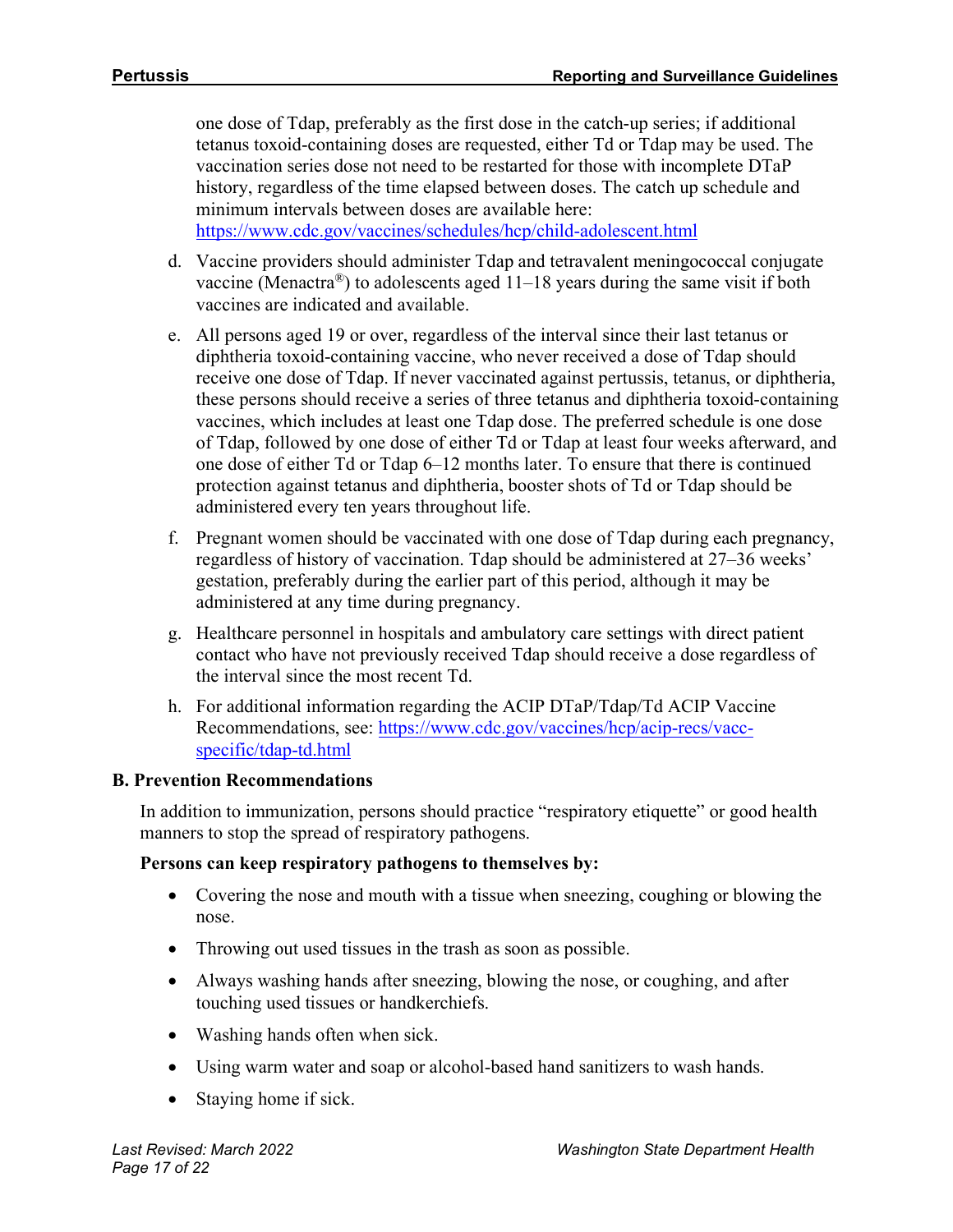- Seeing a healthcare provider if febrile or coughing is prolonged, and following their instructions, including taking medicine as prescribed and getting lots of rest.
- If requested, using face masks provided in medical offices or clinic waiting rooms.

#### **Persons can keep pathogens away by:**

- Washing hands before eating, or touching eyes, nose or mouth.
- Washing hands after touching anyone else who is sneezing, coughing, blowing their nose, or whose nose is running.
- Not sharing things like cigarettes, towels, lipstick, toys, or anything else that might be contaminated with respiratory germs.
- Not sharing food, utensils or beverage containers with others.

#### **ACKNOWLEDGEMENTS**

This document is a revision of the Washington State Guidelines for Notifiable Condition Reporting and Surveillance published in 2002 which were originally based on the Control of Communicable Diseases Manual (CCDM), 17<sup>th</sup> Edition; James Chin, Ed. APHA 2000. We would like to acknowledge the Oregon Department of Human Services for developing the format and select content of this document.

# **UPDATES**

December 2007:

Section 3D: Revisions were made to the examples of close contact.

Section 6C(2): "Regardless of immunization status" was added to the following statement, "All household members and high-risk asymptomatic close contacts of pertussis cases should receive antibiotic prophylaxis either from their healthcare provider or from the LHJ regardless of immunization status."

December 2008:

Section 3C: Persons with a positive PCR test and a paroxysmal cough of less than 2 weeks duration should be classified as a "suspect" case.

Section 4C: The link to the PHL Microbiology form was updated.

March 2009:

Section 4B: The policy for testing for pertussis at PHL was revised.

October 2009:

Section 4B: The policy for testing for pertussis at PHL was clarified.

#### January 2011:

The Legal Reporting Requirements section has been revised to reflect the 2011 Notifiable Conditions Rule revision.

#### June 2012:

Sections 5, 6, and 7: Major revisions were made throughout all sections of the guidelines. Recommendations for case and contact management were changed to focus limited public health resources on prevention of pertussis in high-risk persons.

#### July 2012:

Section 8: The recommendation for Tdap among persons over 64 years old was updated.

#### February 2014:

Section 2: Information was included about a 2013 primate study which found that individuals (baboons)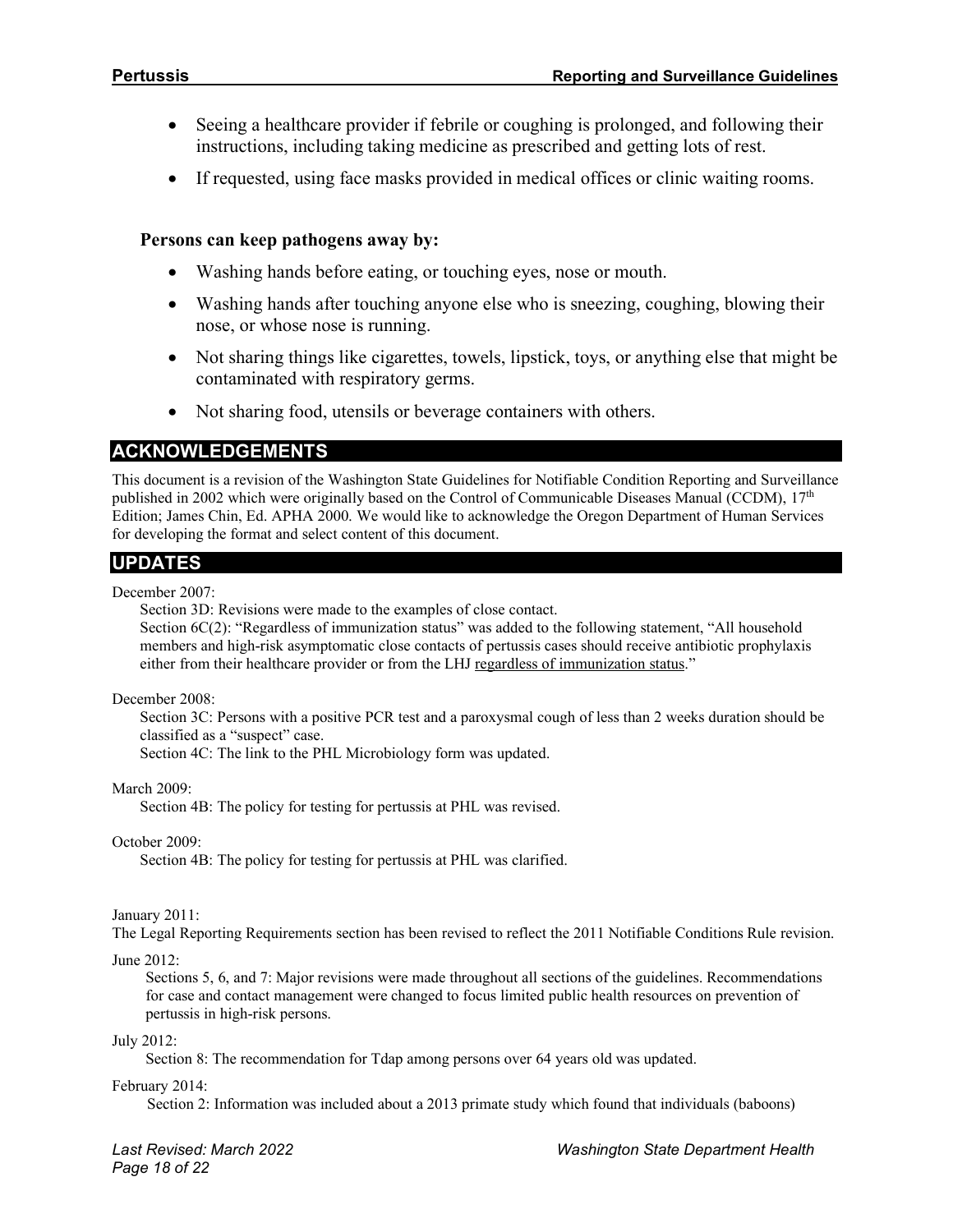vaccinated with acellular pertussis vaccine were protected from severe symptoms but not infection and readily transmitted *B. pertussis* to contacts.

Section 3: The case definition was revised for infants less than one year old in accordance with the January 2014 CSTE changes.

Section 5: Enhanced guidance for entering the vaccination history for all patients younger than one year and other patients if possible, especially for those 18 years of age and under and pregnant women with pertussis. Section 8: Updated to include the recommendation that pregnant women receive a Tdap each pregnancy.

#### February 2016:

Section 3. C: A comment regarding use of the "Outbreak Case Definition" to classify an epi-linked case with a 2 week cough but without any other case-defining symptoms as a "confirmed" case was removed. Beginning January 1, 2015 these cases are classified as "suspect" in Washington State. Here is the language that was removed:

"The clinical case definition is appropriate for endemic or sporadic cases. **In outbreak settings, including households, the clinical case definition may be defined as a cough illness lasting ≥2 weeks.**  For these reports, the "outbreak-related" box and the "epi-linked" box must both be checked on the WDRS

record and cluster/outbreak details should be noted in the LHJ shared notes section, including the name and/or WDRS number of the laboratory-confirmed person to whom the case is epi-linked. An LHJ cluster name/number can be assigned as well. To use the outbreak-related clinical case definition, there must be at least one laboratory confirmed case in the cluster."

#### February 2021:

Section 3: The case definition was revised in accordance with the January 2020 CSTE update. With this change, cases presenting with cough of any duration with lab confirmation (PCR or culture) should be classified as "confirmed. Apnea (with or without cyanosis) will no longer be an infant specific clinical symptom and is now a clinical feature applicable to all ages. Cough of any duration with clinical features of Pertussis and epi-link will now be classified as "probable". Cases presenting with at least two weeks of cough or cough and one of the clinical features of Pertussis will be classified as "suspect".

Section 8: Revised immunization recommendations based on the updated ACIP DTaP/Tdap/Td Vaccine Recommendations from January 2020.

#### March 2022:

Section 3.C: Guideline formatting was changed, and language clarified to make the criteria for each of the ` two options under the probable case definition more distinct.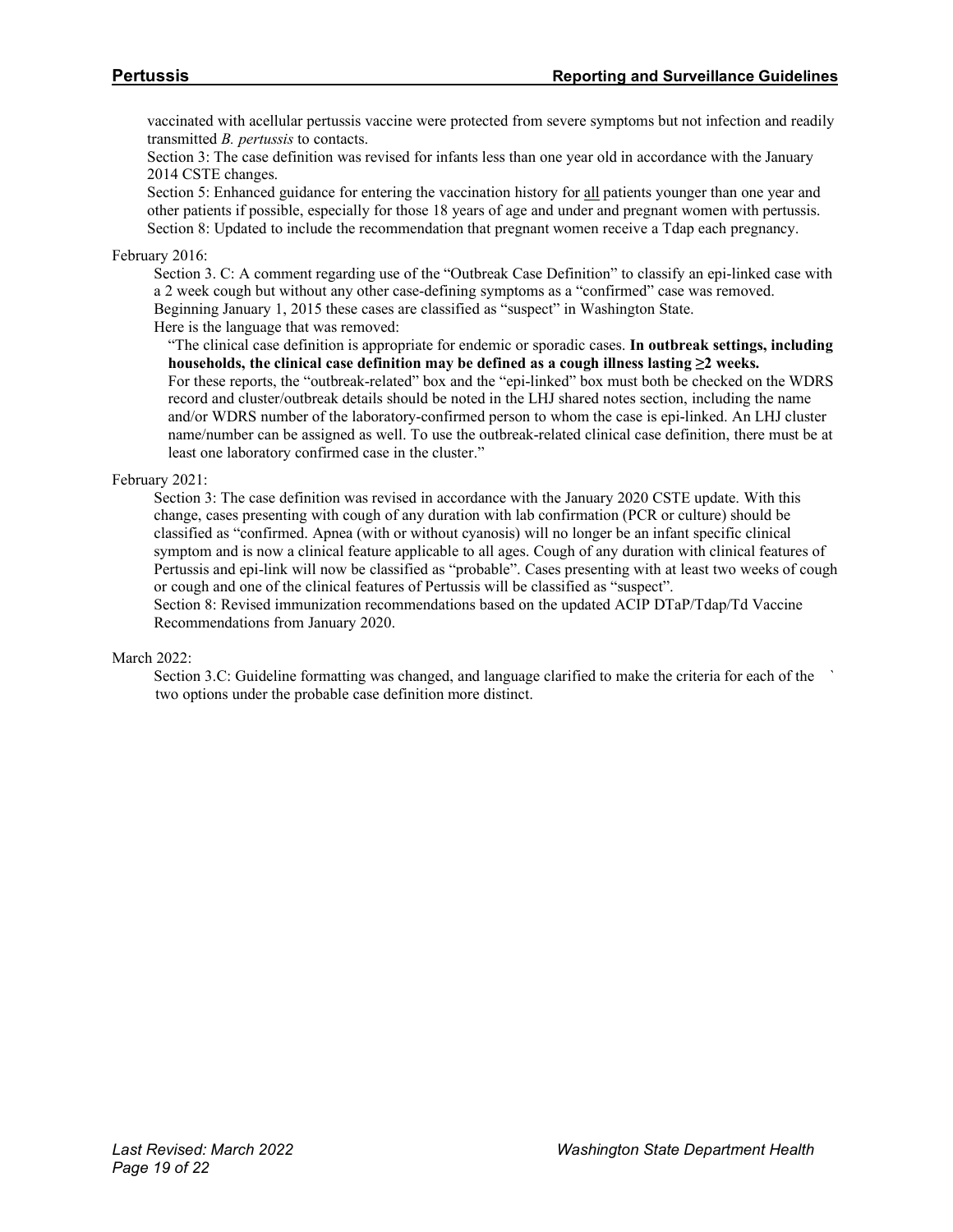# **APPENDIX A: SPECIMEN COLLECTION PROCEDURES**

The Washington State Public Health Laboratories (WAPHL) can perform pertussis PCR testing and culture for diagnostic purposes. **Healthcare providers must receive approval from their [local health jurisdiction](https://www.doh.wa.gov/AboutUs/PublicHealthSystem/LocalHealthJurisdictions) prior to submitting specimens to WAPHL.**

#### **After approval from the local health jurisdiction, WAPHL will perform pertussis PCR testing and culture on specimens from the following patients with suspected pertussis:**

- 1. Healthcare workers.
- 2. Persons who may have exposed high-risk persons, including infants <1 year old, pregnant women or others who may expose infants or pregnant women (e.g., a new mother who was coughing at the time of delivery, the ill person works in the infant room in a daycare, or the ill person teaches prenatal classes to expectant couples)
- 3. Infants <1 year old and pregnant women without healthcare insurance.
- 4. Patients suspected to be part of an outbreak (per local health jurisdiction discretion).

#### **When no other testing options are available, WAPHL will perform pertussis culture on specimens from any patient with suspected pertussis after approval from the local health jurisdiction.**

#### **Specimen collection and shipping procedures**

- 1. If needed, request a *Bordetella pertussis* Collection Kit from WAPHL by calling 206-418-5579. The kit includes appropriate forms, two Dacron® polyester swabs, charcoal media (for pertussis culture), a sterile transport tube (for pertussis PCR), shipping materials and detailed instructions regarding collection and shipping of specimens.
- 2. Collect posterior nasopharyngeal specimens as soon as possible after symptoms develop using appropriate infection control procedures. Ideally, specimens should be collected within three weeks of onset and before antibiotics are started.

*Note: Throat specimens, nares swabs, and sputum samples are unacceptable specimens and will not be processed.*

- 3. Use a Dacron**®** or rayon swab on a flexible wire shaft to collect a nasopharyngeal specimen. Do not use wooden shafted swabs or Calcium alginate swabs (contraindicated for PCR testing). Healthcare providers will need to collect two swab specimens if both culture and PCR are requested. Collecting two swabs at the same time from a single nostril is acceptable.
	- a. Bend wire(s) so that it mimics the curve of the nasal airway.
	- b. Gently pass swab(s) through the nostril to the posterior nasopharynx. *DO NOT* force the swab(s). A slight resistance will be felt when the posterior nasopharynx is reached.
	- c. Rotate the swab(s) and ideally leave in place for 10 seconds or until the patient coughs.

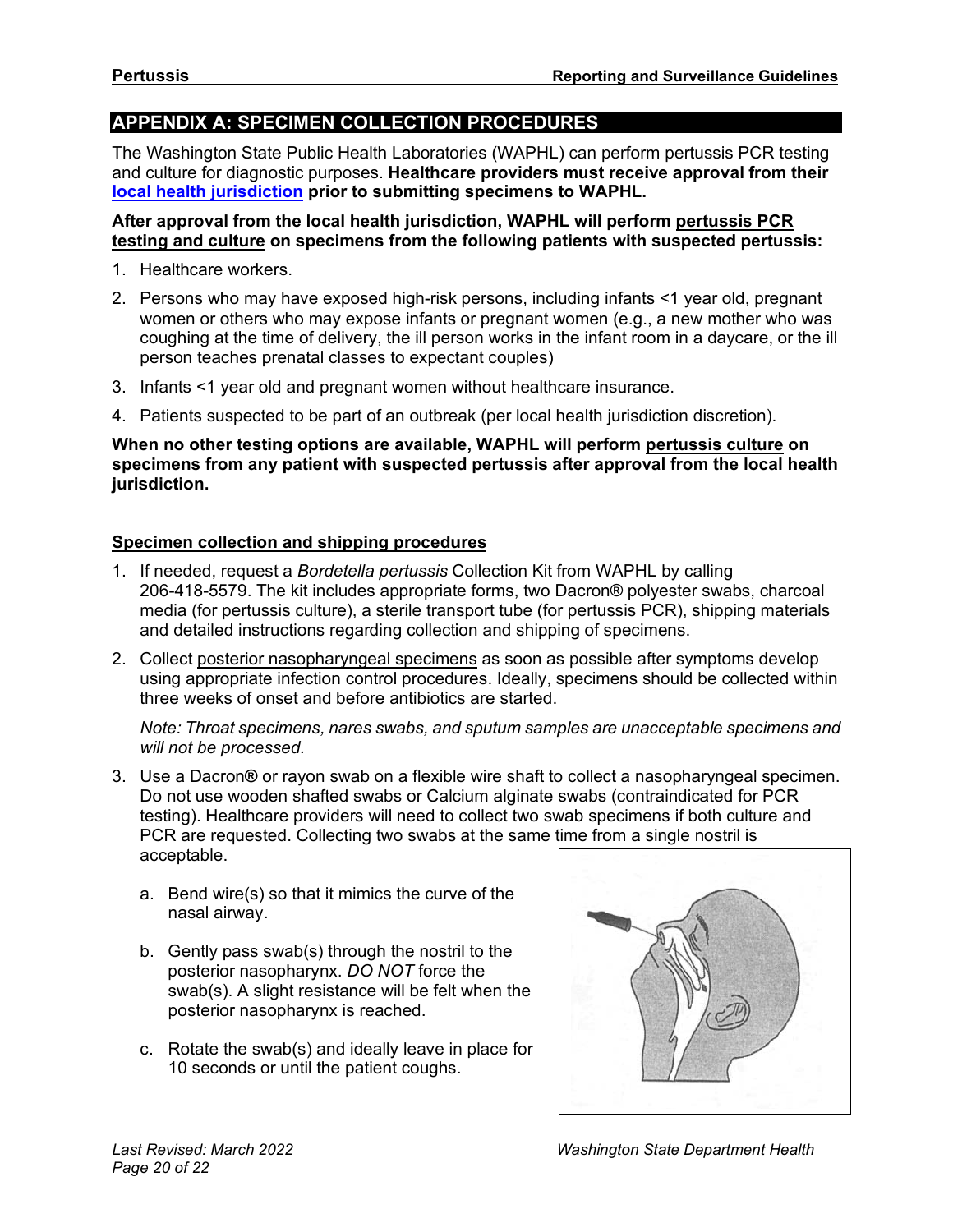- 4. Leave the swab on top of the media. Do not stab the swab into the charcoal slant. Cut the top of the wire with scissors so the cap of the media tub can be screwed on. Bending the wire into the tube can introduce contamination (skin flora) into the media. If indicated, place another swab into a sterile screw top transport tube for PCR. If able to collect only one swab, use the charcoal transport media and submit a specimen for culture only. Swabs for PCR will not be accepted without a swab for culture.
- 5. Label the tubes with the client's name and a second identifier. Acceptable identifiers are name, date of birth, medical record number, and social security number.
- 6. Complete all sections of the Public Health Laboratories' Nose and Throat form [\(https://www.doh.wa.gov/Portals/1/Documents/5230/302-013-Micro.pdf\)](https://www.doh.wa.gov/Portals/1/Documents/5230/302-013-Micro.pdf) and include with the specimen
- 7. Make sure the name and second identifier on the vial match the name and date on the specimen submission form. Specimens without two matching identifiers on the form and tube will be rejected.
- 8. Ship specimens at ambient temperature so they reach WAPHL within 24 hours of collection. Since January 1, 2007 the required shipping label is "Biological Substance, Category B, UN 3373".

The WAPHL is open to receive pertussis specimens Monday through Friday 8am–5 pm and Saturday 10am–12pm. Specimens should be shipped to:

Washington State Public Health Laboratories 1610 NE 150<sup>th</sup> Street Shoreline, WA 98155

## **Questions?**

Please contact the Special Pathogens Unit of the Communicable Disease Microbiology Laboratory at PHL (general: 206-418-5400, direct 206-418-5452) for handling and transport issues not specifically addressed in these guidelines.

#### **Additional resources**

Best Practices for Health Care Professionals on the use of Polymerase Chain Reaction (PCR) for Diagnosing Pertussis

<https://www.cdc.gov/pertussis/clinical/diagnostic-testing/diagnosis-pcr-bestpractices.html>

Pertussis Specimen Collection (includes a video demonstrating proper techniques for collecting and transporting nasopharyngeal specimens for pertussis testing)

<https://www.cdc.gov/pertussis/clinical/diagnostic-testing/specimen-collection.html>